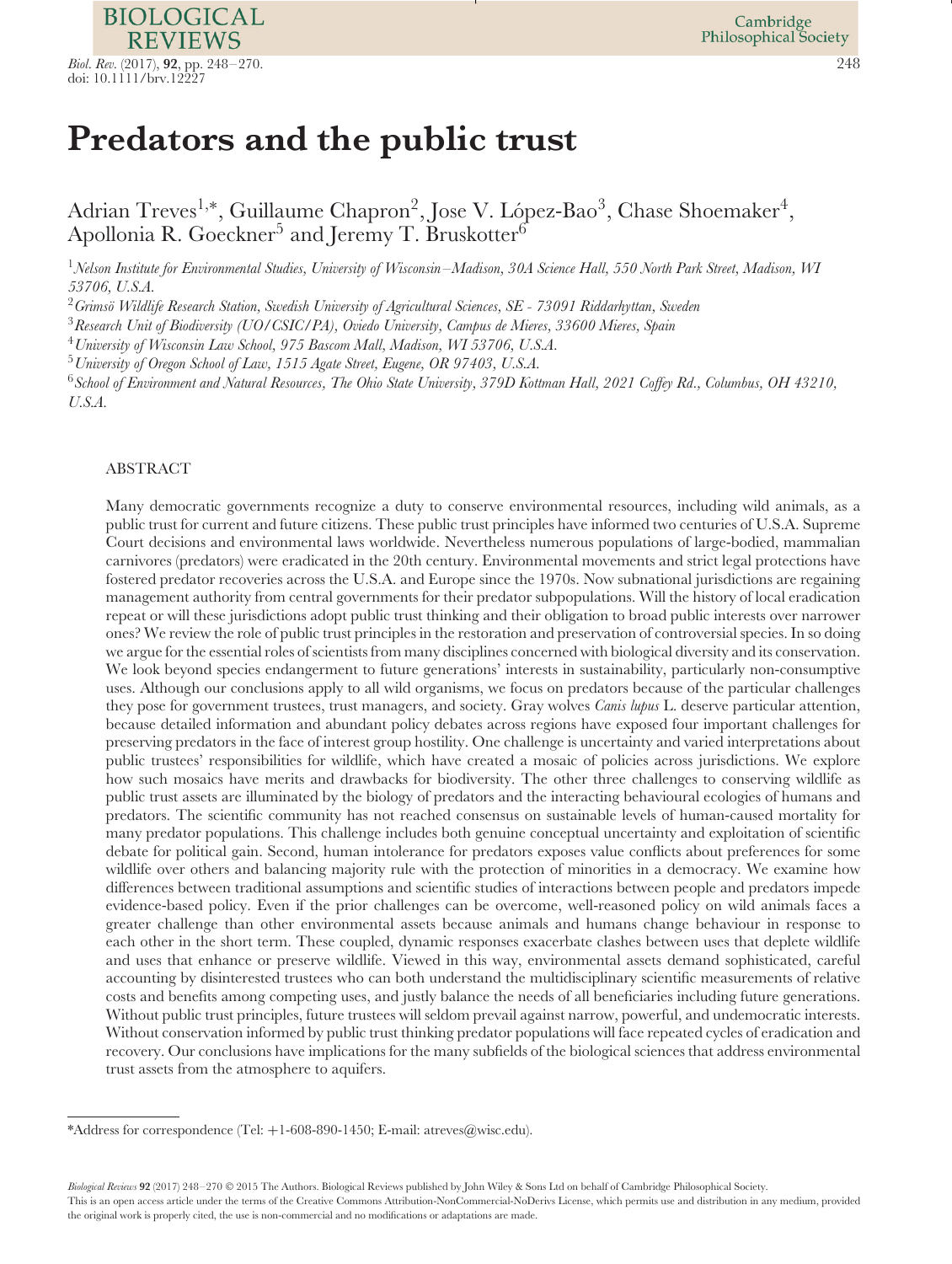*Key words*: *Canis lupus*, carnivore, ecosystem services, endangered species, environmental law, lethal management, policy, sustainability, wolf.

# **CONTENTS**

| VI. Balancing competing uses of predators with complex behavioural ecology  262 |  |
|---------------------------------------------------------------------------------|--|
|                                                                                 |  |
|                                                                                 |  |
|                                                                                 |  |
|                                                                                 |  |
|                                                                                 |  |
|                                                                                 |  |
|                                                                                 |  |

# <span id="page-1-0"></span>**I. INTRODUCTION**

The fundamental principle of the public trust and our starting premise is that just, democratic governments must preserve environmental components as assets held in trust for current and future generations. The governments of at least 22 countries accept some legal responsibilities for environmental conservation as some form of trust to benefit their citizens, although the contours and details vary markedly across jurisdictions (see Fig. 1; Sand, 2004; Blumm & Guthrie, 2012; Sagarin & Turnipseed, 2012). Public trust principles have ancient roots in many cultures, although 19th century courts and 20th century legal scholarship in the U.S.A. played a seminal role in their modern expressions (Sand, 2004; Blumm & Guthrie, 2012; Hare & Blossey, 2014). Despite a long history of recognizing a public trust doctrine (PTD) that includes wildlife as assets (see online Appendix S1 for glossary of terms and case law history), U.S.A. federal and state governments allowed, or actively pursued, the eradication of terrestrial, mammalian, large-bodied, carnivores (predators hereafter) including grizzly bears *Ursus arctos* L., mountain lions *Puma concolor* L. and gray and red wolves *C. rufus* Audubon & Bachman, 1851. Since the 1970s, several large carnivore species have recolonized portions of North America and Europe (Mech, 1995; Eberhardt & Breiwick, 2010; LaRue *et al.*, 2012; Chapron *et al.*, 2014). The future of predator recoveries depends on whether governments embrace and fulfil their trust responsibilities (Bruskotter, Enzler & Treves, 2011, 2012). Even today, the fates of numerous predator species worldwide depend on

a complex mix of laws and social norms superimposed on the behavioural ecology of sympatric predators and people (see Sections IV–VI). Here we examine the persistent challenges humanity faces in conserving predators. In parallel, we explore the many obstacles to upholding a public trust. The one illuminates the other. Thus we translate legal instruments and multidisciplinary science to connect biological scientists to policy-makers and legal scholars concerned with environmental conservation. In Section II, we interweave varied perspectives on the U.S.A. PTD with federal and state duties recognized for wildlife conservation, to illustrate the challenges of centralized and decentralized authority for environmental trust assets such as predators. In Section III, we recount the volatile history of U.S.A. policy on predators with a focus on gray wolves, to place current predator conservation in historical context and illuminate a neglected public trust. In Section IV, we examine the lack of scientific consensus on sustainable mortality within predator populations and its consequences for efforts to preserve predators as trust assets. In Section V, we review evidence about human tolerance and intolerance for predators to illustrate two competing hypotheses for predator extirpation and the attendant interventions needed to avoid future extirpation. In Section VI, we review predator behavioural biology and the challenges it poses in attempting to balance consumptive and non-consumptive uses. Finally, in Section VII we recommend steps to implement public trust principles for predator conservation by any government. Throughout, we follow Hare & Blossey (2014) when referring to public trust thinking or principles generally, and we follow Blumm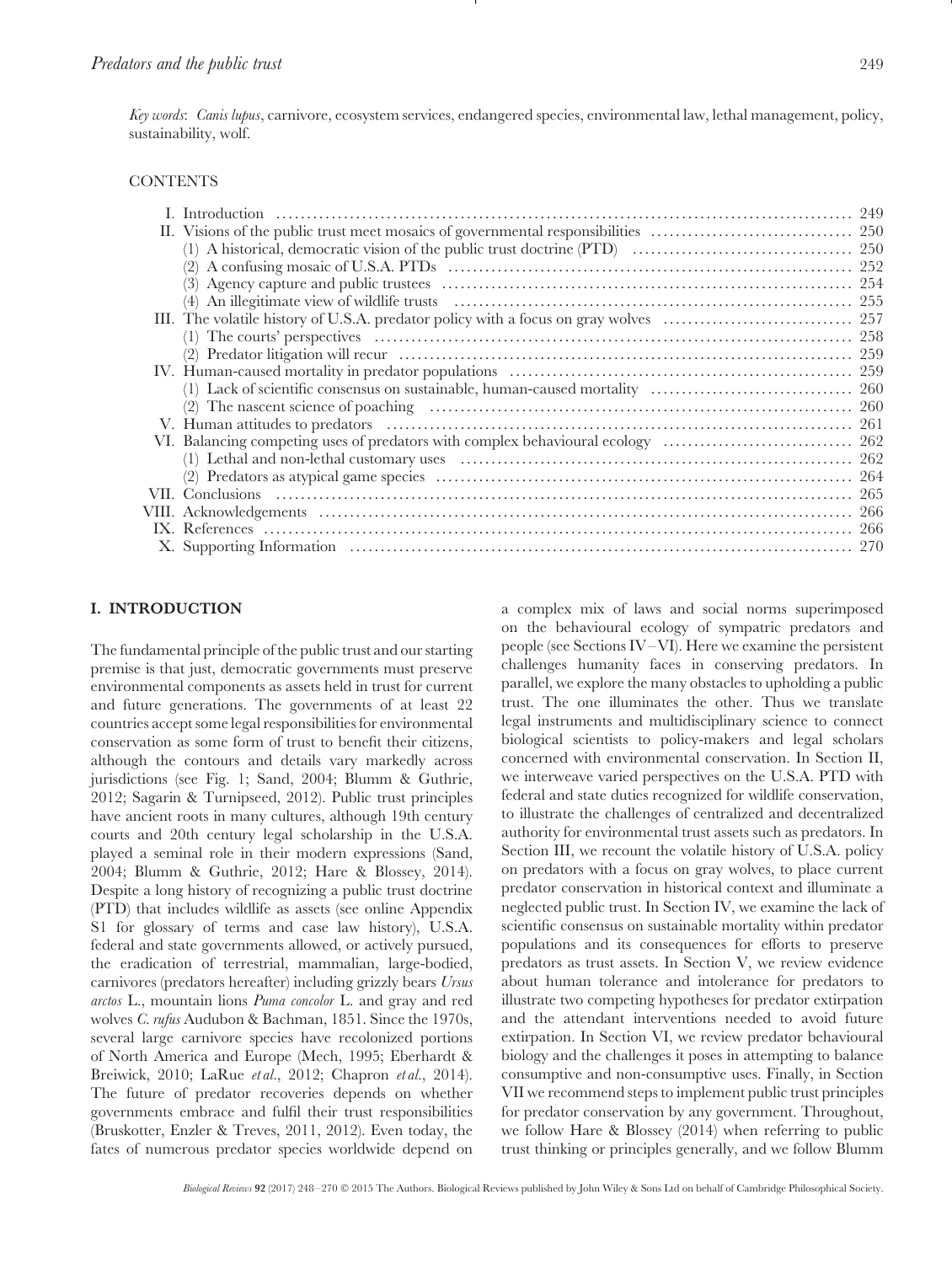& Guthrie (2012) when we refer specifically to a PTD in a particular jurisdiction. Appendix S1 presents a glossary of PTD and legal terms.

#### <span id="page-2-0"></span>**II. VISIONS OF THE PUBLIC TRUST MEET MOSAICS OF GOVERNMENTAL RESPONSIBILITIES**

Although public trust thinking has roots dating back millennia (Sand, 2004), our modern recognition of the PTD began with a few U.S.A. court cases in the early 19th Century. U.S.A. and state Supreme Courts ruled that the 1776 American Revolution made the people sovereign and held the union of states responsible for many, if not all, environmental assets. These include wildlife. One landmark U.S.A. Supreme Court case in particular (Illinois Central Railroad Company, 1892, hereafter Illinois Central) clearly articulated how the public interest in waters and lands represented a permanent trust encompassing diverse environmental resources, which obligated the government to limit private property rights, commercial uses, and grants of environmental assets (see online Appendix S1). The PTD articulated by Illinois Central (1892) is still cited today and featured prominently in the U.S.A. revival of public trust thinking in the 1970s. Some claim that other countries have recently surpassed the U.S.A. in extending and enforcing public trust principles (Blumm & Guthrie, 2012). Certainly E.U. case law positions governments as trustees of the public interest in the environment including wildlife (see online Appendix S1). The international revival is widely credited by recent authors (Hare & Blossey, 2014; Wood, 2014*a*) to the writings and teachings of Judge Joseph Sax (Sax, 1970, 1971, 1980–1981).

## <span id="page-2-1"></span>**(1) A historical, democratic vision of the public trust doctrine (PTD)**

Reviewing U.S.A. federal and state case law, Sax articulated a coherent vision of the environmental public trust as an evolving doctrine that was responsive to changing societal needs and whose paramount role was to preserve public, environmental assets for future generations and defend society from undemocratic allocations of environmental assets. We define undemocratic allocations as those that reflect tyranny of minority or majority, or are otherwise illegal or unjust. Sax (1970) urged courts to protect and prioritize the broadest public interest in environmental resources, even if diffuse and difficult to measure,

' *...* when [ignorance] is joined with the courts' strong feeling that *diffuse public uses are both poorly represented and, by their nature, difficult to measure*, judicial wariness is inevitably enhanced *...* And if the relevant facts are unknown and yet legislatures and administrative agencies show eagerness to go forward, the courts are only reinforced in their overall suspicion that they are dealing with governmental responsiveness to pressures

imposed by *powerful but excessively narrow interests*.' (emphasis added, Sax, 1970, pp. 564–565)

For our purposes, 'diffuse' uses of wildlife would be inconspicuous, dispersed in space or time, or affecting individual wild animals subtly (e.g. wildlife watching, aesthetics and reverence). Sax's (1970) formulation and those of recent writers in his tradition (Horner, 2000; Sand, 2004; Hare & Blossey, 2014) differ from narrower views of the PTD that prioritize consumptive uses – especially hunting (NAM Technical Review, 2010). We detail similarities and contrasts between the two perspectives in Section III. Several U.S.A. state and local governments recognize and protect diffuse uses for wildlife in their constitutions, statutes, and mission statements (e.g. Michigan Constitution Article IV Section 52, 1963; Wisconsin Statutes & Annotations § 29.011-1; Alaskan Constitution, Article VIII Section 3). Several countries have recognized a fundamental, diffuse use as the right to a healthy environment (Blumm & Guthrie, 2012), e.g. Norway's 2014 Constitution states, 'Every person has a right to an environment that is conducive to health and to a natural environment whose productivity and diversity are maintained' (Norway 2014 Constitution, Article 112).

In the U.S.A., despite widespread recognition of the legitimacy of diffuse uses, many observers have noted that U.S.A. citizens' diffuse uses of wildlife tend to be under-represented by environmental resource agencies and often under-studied by wildlife researchers (Gill, 1996; Rutberg, 2001; Dunkley & Cattet, 2003; Way & Bruskotter, 2011). The pro-hunting values in U.S.A. society associated with the widespread neglect of diffuse uses are generating a lively debate today (Clark & Milloy, 2014).

Sax's (1970, 1980–1981) revival of the call to defend the broadest public interest and diffuse uses was not simply aspirational. It had a U.S.A. Supreme Court basis and it had practical consequences manifested in state courts since 1972. State courts paved the way for an expansive PTD addressing a broad array of environmental assets (see online Appendix S1). New Jersey case law led the way since Arnold (1821) and Martin (1842). One hundred and fifty years later, the New Jersey Supreme Court held, 'The public trust doctrine, like all common law principles, should not be considered fixed or static, but should be molded and extended to meet changing conditions and needs of the public it was created to benefit.' (Borough of Neptune City, 1972, p. 54). Sax (1980–1981) framed the PTD explicitly as evolutionary not revolutionary, protecting customary uses but allowing for change in societal priorities and cultural uses. The California Supreme Court decision on Mono Lake (National Audubon Society, 1983) followed that lead but set precedents that simultaneously clarified, extended, and constrained the PTD (Blumm & Guthrie, 2012). Probably the most significant extension was not the geographic one that extended the water trust beyond navigable waters, but that which extended the PTD to protect newer, non-traditional uses of the waters. The limits placed on the PTD by the Mono Lake decision are equally notable. In addition to U.S.A. Constitutional limits (see online Appendix S1), the California Supreme Court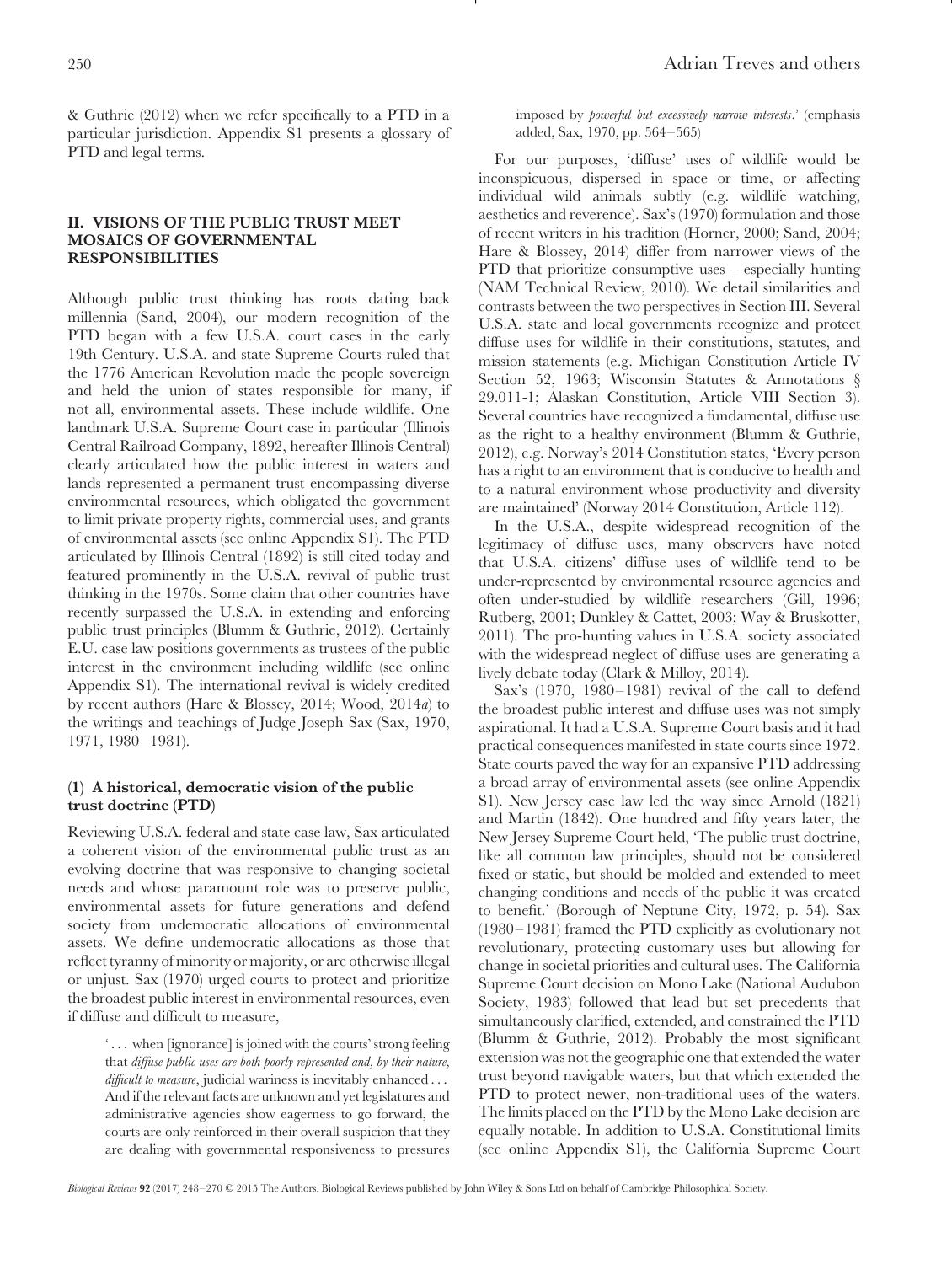set a precedent that allocation of the water in Mono Lake should reflect customary and newer uses of those waters, but limited by the paramount public interest in that water. In ruling, 'The state has an affirmative duty to take the public trust into account in the planning and allocation of water resources, and to protect public trust uses whenever feasible' (National Audubon Society, 1983, note 14), the California Supreme Court obligated the state to protect water if feasible. Because the definition of feasible, 'Capable of being done, accomplished or carried out; possible, practicable' (Oxford English Dictionary, 2013), does not consider cost except at a hypothetical extreme that exceeds that possible for a State, the feasibility of protecting water presumably is limited mainly by the technologies, skills, and knowledge of the times. That put the public interest in water above any economic concerns (Sax, 1980–1981; Blumm & Guthrie, 2012). It also seemed to place technical and scientific assessments of feasibility in a central role for determining the scope of preservation of waters. The preceding two court cases on the PTD protected society's self-determination about acceptable uses rather than enshrining any particular uses.

Pondering the role of the government trustee led Sax to consider the sometimes-conflicting, relative roles of the three branches of U.S.A. government (executive, legislative, and judicial). Sax (1970) admonished the courts to balance the legislative and executive branches of U.S.A. government, which most often allocate benefits,

'When a claim is made on behalf of diffuse public uses, courts take the first step in the process by *withdrawing the usual presumption that all relevant issues have been adequately considered and resolved* by routine statutory and administrative processes. That first step is tantamount to a court's acceptance of jurisdiction.' (emphasis added, Sax, 1970, p. 561)

In his vision, the judiciary checks executive or legislative allocations of trust assets, such as permitting and privatizing, by using democratic doctrines and constitutional provisions that protect minorities and diffuse uses (Sax, 1970, 1980–1981). Later observers noted that the judiciary faces dynamic tensions with regard to interpreting or rewriting law (Wood, 2014*a*). On the one hand, courts may counter tyranny of the majority to protect minority interests (e.g. protecting the rights of trappers to pursue their customary uses of wildlife) no matter how unpopular they may be (Reiter, Brunson & Schmidt, 1999). On the other hand, the U.S.A. judiciary should counter the majority only by interpreting the law, constitution, and regulation, not by rewriting these expressions of majority rule. An opponent of judicial activism has characterized court efforts to rewrite law as fuelling a

'developing clash in liberal ideology between furthering individual rights of security and dignity, bound up in notions of private property protection, and supporting environmental protection and resource preservation goals, inevitably dependent on intrusive governmental programs designed to longer-term collectivist goals' (Lazarus, 1986, p. 633).

The tension between judicial activism and passivism plays out differently under PTD than under more common administrative law. Under more common administrative law, courts defer to administrative agencies whereas courts that are asked to consider PTD may be more liable to scrutinize agency decisions without deference. Hence some assert that the U.S.A. PTD relied unduly 'on a proenvironmental judicial bias' (Lazarus, 1986, p. 692). On the other hand, Sax (1980–1981) argued the PTD imposed a pro-democratic bias and he expressed strong views on undemocratic decisions by administrative agencies,

' *...* many – if not most — of the depredations of public resources are brought about by public authorities who have received the permission of the state to proceed with their schemes *...* [courts] can assure that decisions made by mere administrative bodies are not allowed to impair trust interests in the absence of explicit, fully considered legislative judgments.' (Sax, 1980–1981, pp. 186, 194)

Sax was highly alert to undemocratic allocation and excessive use by current interest groups, but he did not write extensively about intergenerational equity, which we view as fundamental to public trust principles. President Theodore Roosevelt (1858–1919), was particularly eloquent on this theme,

'Defenders of the short-sighted men who in their greed and selfishness will, if permitted, rob our country of half its charm by their reckless extermination of all useful and beautiful wild things sometimes seek to champion them by saying that "the game belongs to the people." So it does; and not merely to the people now alive, but to the unborn people. The ''greatest good for the greatest number'' applies to the number within the womb of time, compared to which those now alive form but an insignificant fraction. Our duty to the whole, including the unborn generations, bids us to restrain an unprincipled present-day minority from wasting the heritage of these unborn generations. The movement for the conservation of wildlife and the larger movement for the conservation of all our natural resources are essentially democratic in spirit, purpose, and method.' (Roosevelt, 1916, Chapter 10, passage 25)

Few advocates for children have pursued legal claims for intergenerational equity and the few cases brought to U.S.A. courts have not succeeded so far (e.g. atmospheric trust litigation in Wood, 2014*a*). Nevertheless, many legal scholars in Sax's tradition view intergenerational equity as fundamental to PTD (Sagarin & Turnipseed, 2012; Hare & Blossey, 2014). The rise of conservation sciences and sustainability sciences have made it practical to quantify the 'insignificant fraction' of users and in some cases predict the extermination, referenced by Roosevelt (1916) above. The need to account completely, transparently and scientifically for environmental asset preservation and use leads us to turn back to Sax's vision because he envisioned accountability to the broad public interest as a critical prerequisite for just allocation of environmental assets,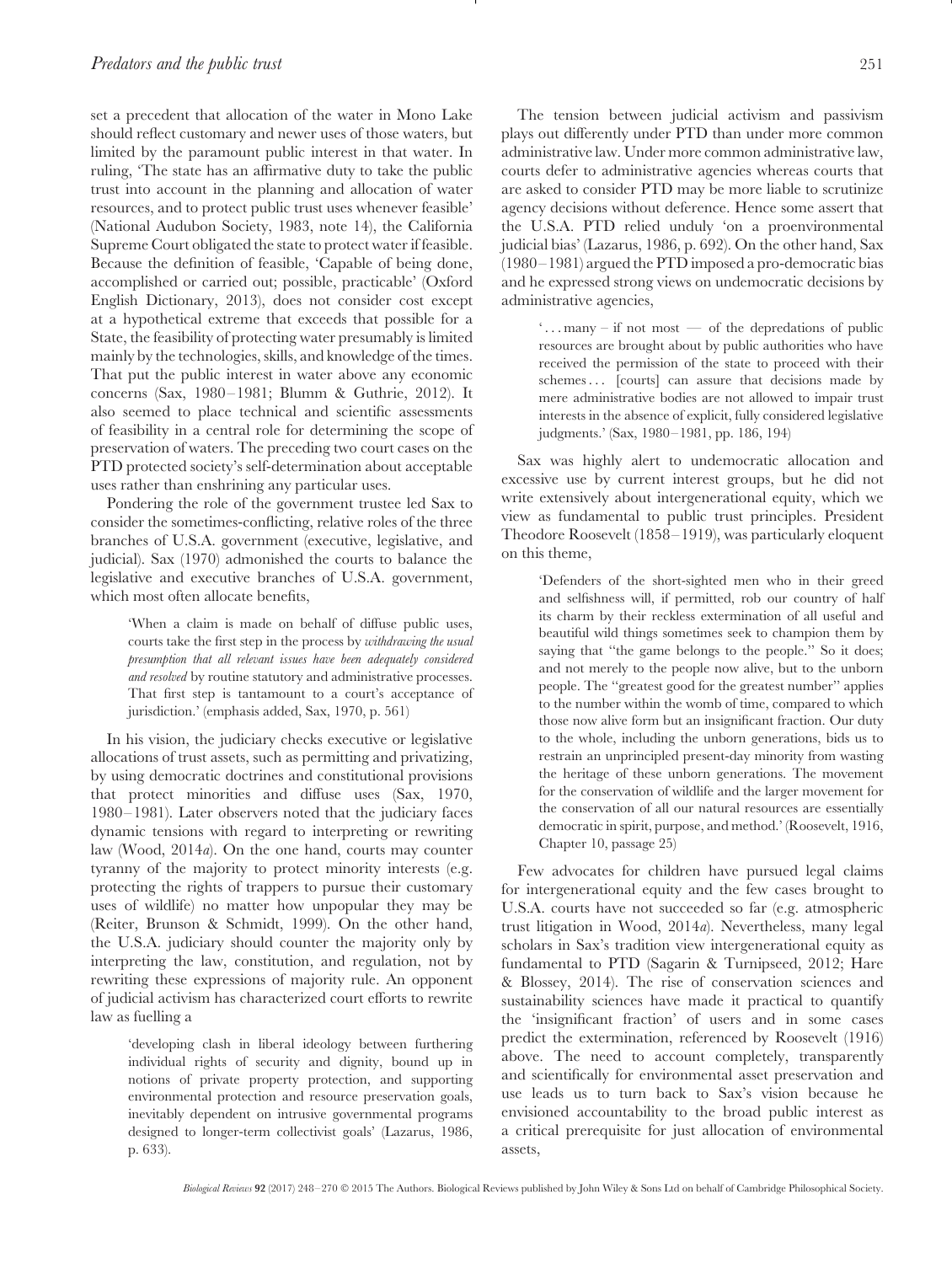'The courts properly evince reluctance to approve decisions based upon ignorance *...* One product of such judicial reluctance is an incentive for decision-making agencies to begin seeking *careful and sophisticated measurements of the benefits and costs involved in resource allocations*. To the extent that judicial hesitancy cautions the agencies against making such allocations without better information on the public record, the courts are deterring ventures into the unknown.' (emphasis added, Sax, 1970, p. 564–565)

Sax's warning about 'ventures into the unknown' lives on in mandates to use the 'best scientific data available' [Endangered Species Act of 1973, 16 U.S.A. Congress (hereafter USC) § 1531] and E.U. laws requiring 'relevant and reliable scientific information' and 'necessary research and scientific work' (Habitats Directive, 1992). Norway's 2014 amended Constitution Article 112 grants. ' *...* citizens are entitled to information on the state of the natural environment and on the effects of any encroachment on nature that is planned or carried out.' Hawaii's Court of Appeals went further and authorized the use of the precautionary principle to protect trust assets when conclusive scientific proof of harmful use was absent (Water Use Permit Applications, 2000; see online Appendix S1). A 2011 U.S.A. presidential order warned against ventures into the unknown, requiring regulation to be transparent, accountable, and based on the best available science (see online Appendix S1; Obama, 2011).

Thus far we have described four fundamental principles of any PTD. The first pair of principles is that PTDs must evolve with changing societal uses of assets while preserving the principal of the asset for future generations (Illinois Central, 1892; Borough of Neptune City, 1972; National Audubon Society, 1983). Also, the allocation of public trust assets to current users should be accounted transparently and completely, while also being subject to judicial review or challenges by beneficiaries to ward against undemocratic allocations (see online Appendix S1). These powerful principles appear simple but they set a high standard for trustees (Sax, 1980–1981; Sand, 2004; Klass, 2006; Blumm & Guthrie, 2012; Hare & Blossey, 2014).

Later legal scholars have proposed an even higher standard. Some see public trust principles including a fiduciary obligation similar to that of a financial or charitable trust (Scott, 1999; Horner, 2000; Wood, 2014*a*). Trusts require prudent management to preserve the principal, favouring asset growth over expenditure, to allow future generations to choose their own uses as well as continuous, scientific, and transparent accounting before allocating assets to current beneficiaries (Horner, 2000; Hare & Blossey, 2014; Wood, 2014*a*). Several U.S.A. state courts have taken steps in this direction (see online Appendix S1). The role of scientific evidence in accounting for the trust assets becomes clearer when one considers a fiduciary obligation. Therefore much of our review addresses how biological scientists and conservation scientists from many disciplines might support fiduciary accounting for wildlife trusts.

Neither Sax (1970) nor we are making the positivist claim that scientific evidence will settle debates that are fundamentally about values (Clark & Milloy, 2014). Rather Sax (1970) implicitly acknowledged that all the governments that recognize a PTD have already decided to measure environmental assets so they can be shared, preserved, and monitored. Whether measuring, preserving, or allocating assets is right or wrong is beyond our scope, so we direct the reader to treatments of balancing private and public interests (Lazarus, 1986; Lasswell & McDougal, 1992; Wood, 2014*a*). In practice, predators and other wildlife have been and will continue to be allocated for preservation or use, so we are concerned with scientific evidence about the effectiveness of trustees and the balance of interventions they select. Using reason to find balance between competing claims for our common interests can be assisted greatly by sciences and allied disciplines such as bioethics and political ecology.

# <span id="page-4-0"></span>**(2) A confusing mosaic of U.S.A. PTDs**

Even if visions of the public trust were clear, in practice, many U.S.A. governmental responsibilities for wildlife are a confusing mosaic (Fig. 1A). Although many states followed National Audubon Society (1983) in adjudicating water trust issues (Scanlan, 2000; Blumm *et al.*, 2014), precedents for wildlife trusts, especially for terrestrial species, have not been articulated so clearly (Blumm & Paulsen, 2013; Blumm *et al.*, 2014). A minimum standard for wildlife conservation was set by U.S.A. federal court rulings that confirmed the authority and responsibility of states to 'preserve', 'protect', 'manage', 'conserve', and 'regulate the exploitation' of wild animals to avoid impairment of the public interest (see online Appendix S1). We encompass all these state duties generally with the term 'preserve', to capture the principle of leaving intact the principal of the trust for the next generation and avoiding impairment of the trust. Although the U.S.A. federal wildlife PTD (wildlife trust hereafter) is ambiguous or absent and only a matter of U.S.A. state law (see online Appendix S1), the federal Endangered Species Act of 1973 (ESA) is widely recognized as a powerful instrument to prevent extinction (Norris, 2004). Recent judicial interpretations have strengthened the linkages between the PTD and ESA, as we make explicit in Section III. To begin, the U.S.A. Congress enacting the ESA found diverse customary uses and benefits of wildlife for all citizens,

' *...* fish, wildlife, and plants are of esthetic, ecological, educational, historical, recreational, and scientific value to the Nation and its people *...* for the benefit of all citizens *...*The Secretary shall *...* give priority to *...* particularly those species that are, or may be, in conflict with construction or other development projects or other forms of economic activity;' (16 USC  $\S$  1531, Sec. 2(3)(5) and  $4(f)(1)(A)).$ 

The ESA thereby prioritized preservation over any development or economic activity, generating political vitriol as no other environmental act in U.S.A. history (Plater, 2004; The New York Times Editorial Board, 2015). Prioritizing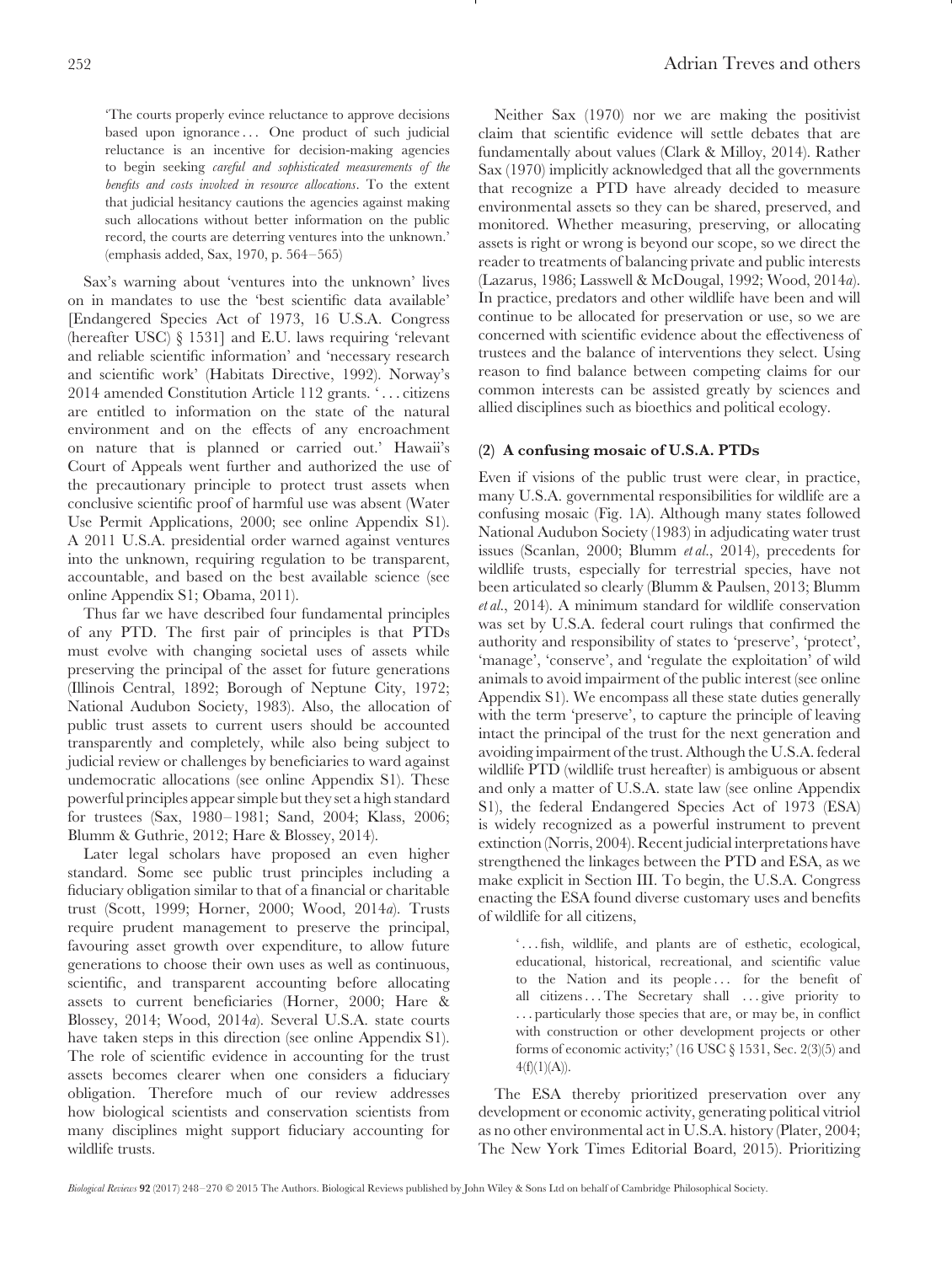

**Fig. 1.** (A) Three categories of state public trust doctrine (PTD) in the U.S.A. following Blumm & Paulsen (2013). (B) Historic range of the gray wolf reproduced from Bruskotter *et al.* (2013).

preservation above allocations of assets is central to public trust thinking because of intergenerational equity.

Beyond the ESA, the U.S.A. federal government played a national, coordinating role in environmental protection starting in the 1960s when several Congressional Acts established cooperative federalism, within which the federal government set the standards and states responded (Plater, 2004; Klass, 2006). The U.S.A. Supreme Court recently opined that setting state trustees' responsibilities is a matter of state law for all three branches (PPL Montana, 2012). This does not exclude a possible challenge that a state does not meet some minimum, federal standard of wildlife trusteeship, but the legal test for terrestrial wildlife has yet to be made to our knowledge. U.S.A. federal regulation such as the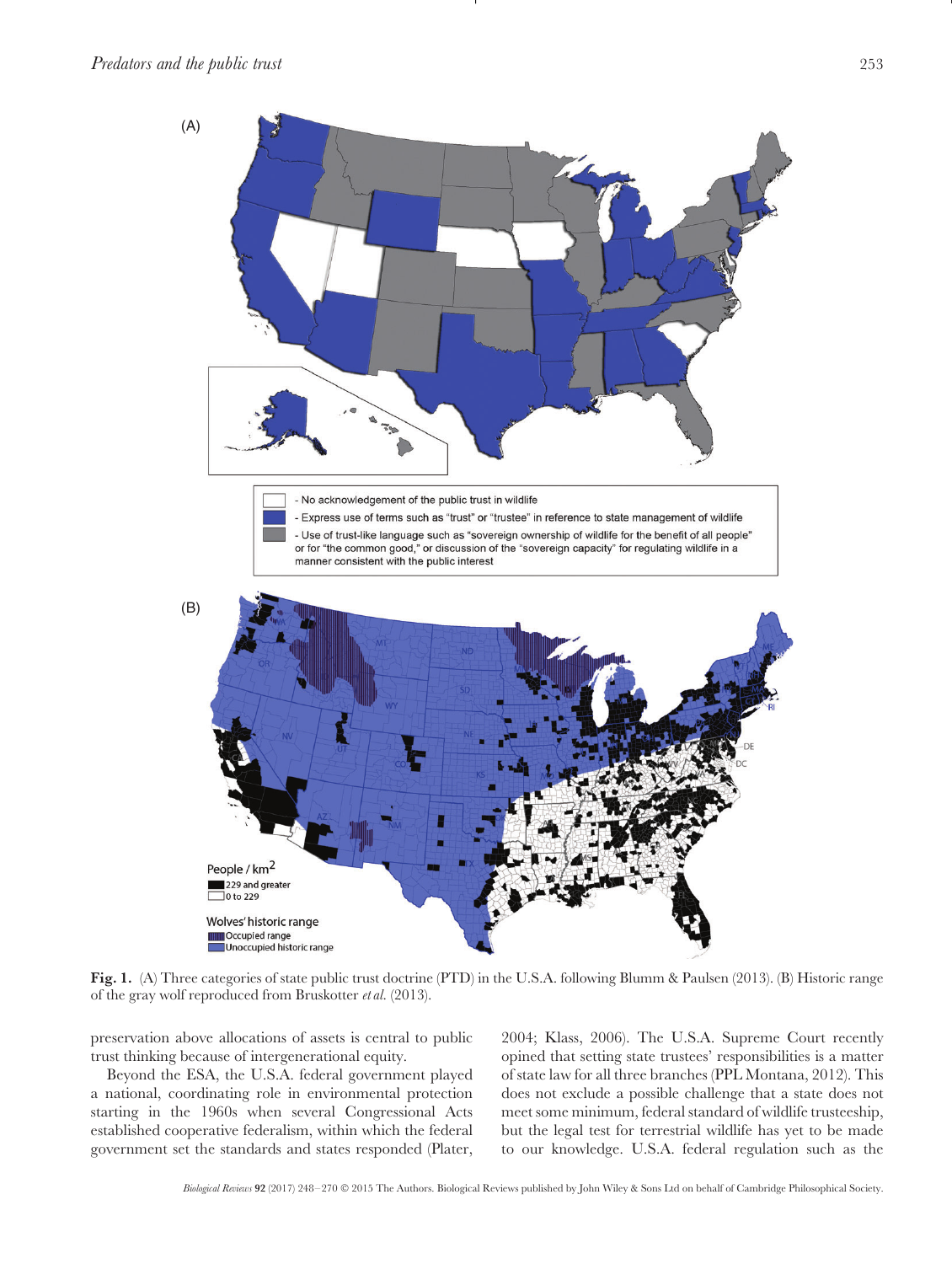ESA led states to enact their own regulatory statutes and build their own wildlife agencies to meet or exceed federal standards for wildlife regulation. The results were wildlife trusts that vary from state to state (Fig. 1A) including states with none (Blumm *et al.*, 2014). Further complicating the interstate mosaic are federal and tribal jurisdictions within states, which may have their own trust obligations and serve as co-trustees (e.g. Sanders, 2013; Wood, 2014*b*).

Blumm & Paulsen (2013) reviewed state constitutions, laws, and regulations for assertions that wildlife is a public trust asset or state assertions using 'public trust-like language to describe management of wild animals' (Blumm & Paulsen, 2013, Section IV.B). Twenty-two U.S.A. states used the words 'trust' or 'trustee', to describe management of wildlife (Fig. 1A). Another 22 states used other PTD language 'such as sovereign ownership of wildlife for ''the benefit of all people'' or for ''the common good'', or discussion of the ''sovereign capacity'' for regulating wildlife in a manner consistent with the public interest' (Fig. 1A). The remaining states either had less articulated versions of the public trust in wildlife (Iowa, Delaware, and Nebraska), or did not acknowledge it at all (Nevada, South Carolina, and Utah) (Blumm & Paulsen, 2013, Section IV.B). Interpretations of the PTD also vary within states over time (Horner, 2000; Klass, 2006; Redmond, 2009; Blumm *et al.*, 2014). Although one can visualize the mosaic based on legal language (Fig. 1A), in practice, some states may not uphold those duties recognized in legal language.

One measure of the strength of a state PTD is whether citizens can challenge the government's allocations. As of 2006, only 2 states had the strongest form of PTD in which constitutional rights to trust assets were established, and 15 others mentioned such rights in statutes but limited accountability of the trustee (Klass, 2006).

In sum, governmental responsibilities to conserve wildlife have been subject to variable, state-level, democratic processes producing a mosaic of wildlife conservation responsibilities. The U.S.A. wildlife trust is also murky because of narrow influences on administrative agencies.

#### <span id="page-6-0"></span>**(3) Agency capture and public trustees**

Asset allocation readily becomes undemocratic when special interests capture the administrative agencies, or capture the constitutive process, defined as the rules governing wildlife agency decision-making (Lasswell & McDougal, 1992; Clark & Milloy, 2014). Prukop & Regan (2005, p. 375–376, cited on p. 20 in Chapter 9 of Clark & Milloy, 2014), writing for the U.S. Association of Fish and Wildlife Agencies noted many problems with the constitutive process in current U.S.A. wildlife management. Clark & Milloy (2014) comprehensively examined the constitutive process in predator policy and science in the western U.S.A., and concluded, '... the decision process needs to be made more open to everyone, more factual about the entire context, *...* more focused on achieving common interests *...* Recurring weaknesses [include] expert biases, *...* ''benefit leakage'', intelligence failures and delays, *...*

inappropriate organizational arrangements, insensitivity of decision makers to valid and appropriate criticism *...* ' (Clark & Milloy, 2014, p. 21 in Chapter 9). Indeed, the majority of U.S.A. states assigned trust responsibilities to individuals selected for experience working within an interest group or affinity with consumptive users of wildlife (Gill, 1996; Horner, 2000; Clark & Milloy, 2014; Hare & Blossey, 2014). Agency capture will be facilitated if trustees are selected for their affinity to narrow interests. The government trustees responsible for allocation of benefits from wildlife are vulnerable to individual corruption or agency capture by financial inducement or political patronage. Scanlan (2000) described the many forms of trustee abdication associated with agency capture that led to degradation of trust assets,

' *...* the regulators entrusted with the duty to implement the [water trust] are restricted from acting to the full extent allowed by the court *...* [by] inability to deny permits, a perceived dependence on local district attorneys to prosecute violations, understaffing, and pressure from supervisors and politicians to *...* degrade trust resources' (Scanlan, 2000, p. 139).

Appointing trust managers or trustee agencies with affinity to special interests clashes with recommendations for selecting fiduciary or charitable trustees based on independence, integrity, expertise with trusts or beneficiaries, comprehensive knowledge of uses, and accountability to challenges by beneficiaries (e.g. U.S. Uniform Code of Trusts [http://uniformlaws.org/ActSummary.aspx?](http://uniformlaws.org/ActSummary.aspx?title=Trust%20Code) [title=Trust%20Code,](http://uniformlaws.org/ActSummary.aspx?title=Trust%20Code) accessed September 2014). The general standard of care holds trustees to 'manifest the care, skill, prudence and diligence of an ordinary prudent man engaged in similar business affairs' (Bogert & Bogert, 1993, p. 167). An ordinary and prudent man is determined by an objective standard (Scott, 1999, p. 143), which favours preservation of the trust principal over expenditures, so must refrain from maximizing disbursements of benefits in favour of optimizing preservation of future benefits (Scott, 1999; Sagarin & Turnipseed, 2012, p. 145). Besides a duty prudently to apply that expertise, a trustee also has a duty to solicit sound advice, and keep good records of the assets (Scott, 1999, p. 144).

As a result of the disparity between recommendations about public trustees and current practices in hiring and appointing wildlife trustees, North American wildlife agencies are facing criticism from those that do not align with hunting, trapping, and angling interests (Clark & Milloy, 2014). The same may hold for the E.U., whose Commission recently endorsed management guidelines from the Large Carnivore Initiative for Europe (Linnell, Salvatori & Boitani, 2008) as best-management practices despite the guidelines including an unsubstantiated claim that hunting is permitted for species listed under Annex IV of the Habitats Directive (1992) see also Michanek (2012). In the U.S.A., accusations of agency capture have focused on the North American Model (NAM) which arose in the 1990s (Geist, Mahoney & Organ, 2001) as promoting hunting, trapping, and angling as the purpose of wildlife management. In 2010, a document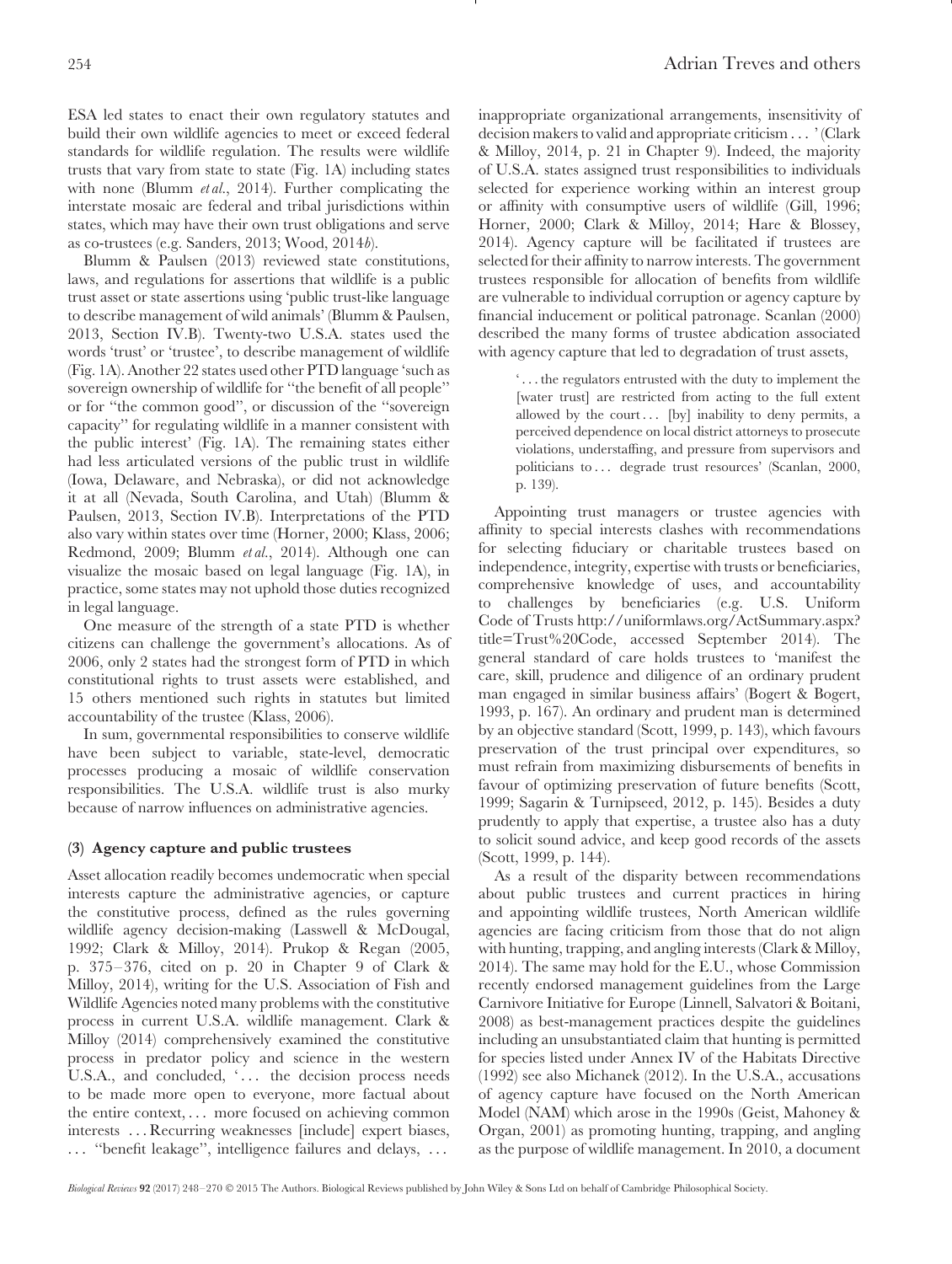on the NAM, published by four professional societies allied to governmental fish and wildlife agencies, identified the 'Democracy of hunting' as one of seven principles of the NAM and commensurate with the PTD (NAM Technical Review, 2010). The principle of Democracy of hunting has been thoroughly examined by Clark & Milloy (2014) who concluded, 'The [principle] that we recommend be changed is the idea of the ''democracy of hunting.'' *...* these are special interests.' (p. 366–367). Problems of agency capture are particularly important for predator conservation under the NAM, because  $\cdot \cdot \cdot$  at various times and places, the [NAM] has been used to justify extermination of large carnivores for purposes such as increasing populations of ungulate game species' (Clark & Milloy, 2014, p. 294–295, citing Robinson, 2005; see also Bruskotter *et al.*, 2013). Raising a special interest credo of 'Democracy of Hunting' to a level commensurate with the PTD (NAM Technical Review*,* 2010, p. 10 Synopsis) has perpetuated and reinforced an illegitimate view of the U.S.A. and Canadian wildlife trusts.

#### <span id="page-7-0"></span>**(4) An illegitimate view of wildlife trusts**

The writings of Sax (1970) and successive generations, many of whom were practicing lawyers or law professors (Horner, 2000; Wood, 2009, 2014*a*; Blumm & Guthrie, 2012; Hare & Blossey, 2014) have elaborated a legitimate 'broad public interest view' of the PTD supported by case law and other legal instruments. By contrast, the NAM has been advocated by professionals in fish and wildlife management (NAM Technical Review*,* 2010) and espouses seven principles including the 'Democracy of hunting' or 'Hunting opportunity for all', depending upon the specific articulation (NAM Technical Review*,* 2010). This 'pro-hunting view' canonizes regulated public hunting of wildlife as *the* purpose of wildlife management, and hunters as privileged beneficiaries of the trust in wildlife (Geist *et al.*, 2001; Clark & Milloy, 2014, pp. 366–367). The broad public interest view and this more recent pro-hunting view differ on the following three points that bear on our topic: (*i*) changes in societal values are comfortably accommodated in the PTD (broad public interest view) rather than threatening it (pro-hunting view); (*ii*) the benefits of wildlife are shared equitably by all members of current and future generations regardless of their awareness, uses, value systems, or fees they have paid (broad public interest view) *versus* an asymmetrical share with priority given to hunting, trapping, and angling (pro-hunting view); and (*iii*) wildlife differs from other environmental assets because some interest groups seek eradication, it responds to people's actions and policy interventions and *vice versa* (this review) *versus* wildlife differ because they pose liabilities (pro-hunting view).

The first point of difference (changing societal values) is illustrated well by the following,

'The underpinnings of the PTD and the future relevance and successful application of the [NAM] may be *at risk due*

*to recent changes in society, government policies, and case law ... Several significant threats have been identified that directly or indirectly erode or challenge the PTD* in North America *...* These threats undermine existing state, provincial, and federal laws, as well as governmental policies and programs. Moreover, they inhibit sound conservation practices for fish and wildlife resources *...* ' (emphasis added, NAM Technical Review*,* 2010, p. 10).

Proponents of the pro-hunting view perceive threats to the entire institutional and legal framework of fish and wildlife management in North America. The authors name the perceived threats, ' *...* inappropriately claiming ownership of wildlife as private property; unregulated commercial sale of live wildlife; *prohibitions on access to and use of wildlife; personal liability issues; and a value system oriented toward animal rights*' (emphasis added, NAM Technical Review*,* 2010, p. 10).

The synopsis of the pro-hunting view of the PTD quoted above identifies a value system (the animal rights movement) and a legally recognized concern (personal liability), and therefore the organizations espousing both, as existential threats to democratic institutions and the PTD itself. That identification is illegitimate. It not only demonizes legally recognized interests but pits government agencies against citizens who advocate for such interests and concerns. In this way, the pro-hunting view of the PTD attempts to turn government trustees and trust managers against a subset of legally recognized interests. By contrast, the broad public interest view of the PTD recognizes all legal interests and provides a guide to how to balance their claims on public trust assets (Hare & Blossey, 2014). The changes in society, policy, and law that the authors mistrust are not a concern for the legitimate broad public interest view of the PTD because its underpinnings (state and federal constitutions, laws, and common law) need no protection from democratic expressions of social change. If the pro-hunting view were simply an articulation of a special interest agenda, we would not devote text to this critique. But it is the statement of appointed trust managers who should even-handedly consider all legally recognized interests in wildlife (Scott 1999). If adopted legally, the pro-hunting view of the PTD and the NAM would prevent future citizens from recognizing animal rights or personal liability concerns. Although the NAM Technical Review (2010) reprinted Roosevelt's (1916) quotation as we did in Section II, the authors missed the significance of his eloquent articulation of intergenerational equity.

Furthermore, the NAM Technical Review (2010) warns about 'prohibitions on access to and use of wildlife' above, which at face value are required elements of the PTD (Illinois Central, 1892; see online Appendix S1). Prohibitions on access and take are encoded in federal and state laws and rules (e.g. restrictions on the timing, location, and method for hunting). The authors specify more clearly what they mean later, '... the public is having an increasingly difficult time gaining entry to hunt or trap on private property or reach tracts of public land' (p. 17, NAM Technical Review, 2010). Vucetich, Bruskotter & Nelson (2015) point out that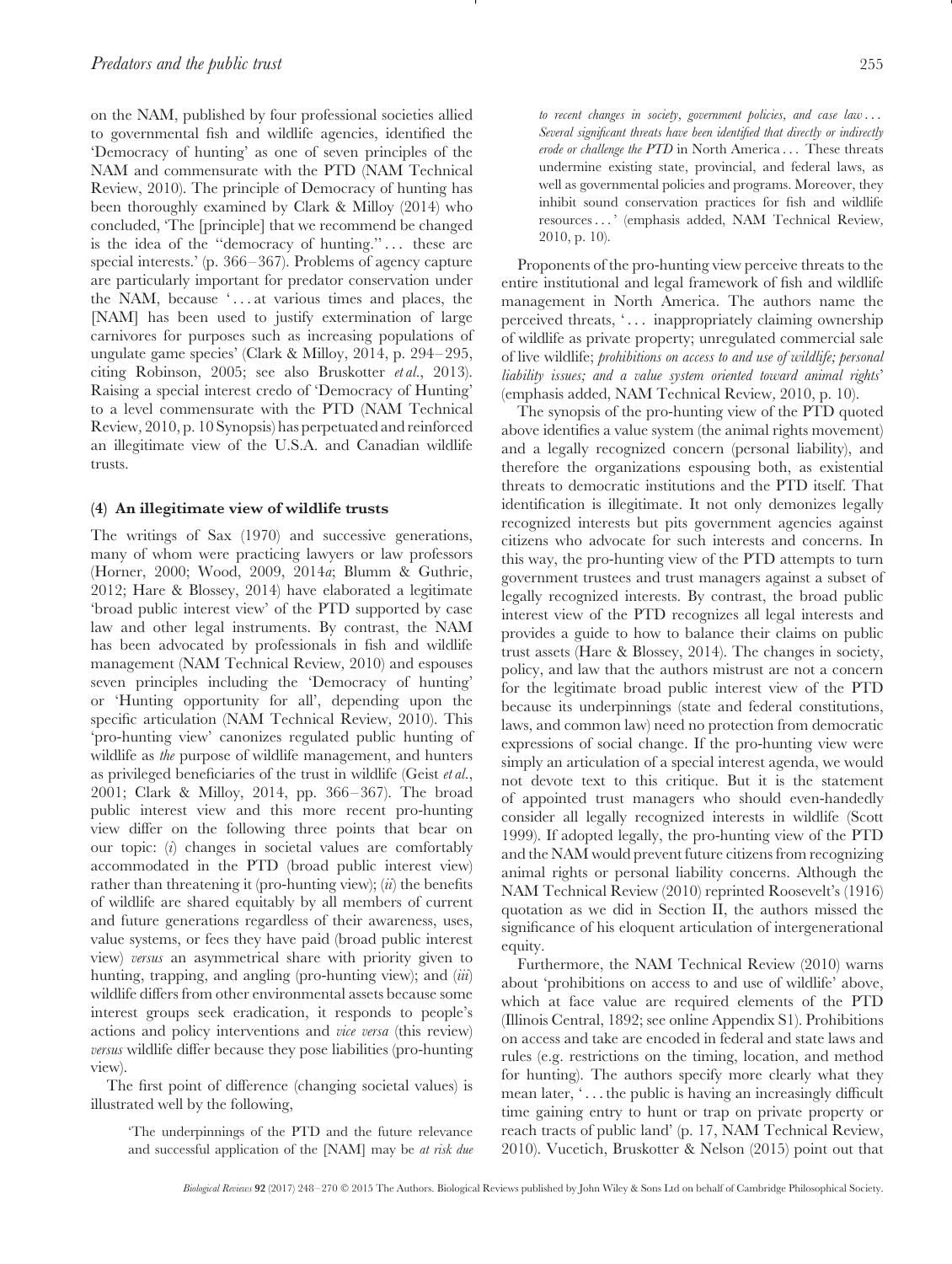support for wildlife conservation does not depend on hunting and trapping access. Therefore the NAM Technical Review (2010) epitomizes agency capture by narrow special interests.

Although some of the pro-hunting authors of the NAM Technical Review (2010) recently struck a more inclusive note (Decker *et al.*, 2013; Organ *et al.*, 2014), the later authors also exposed a further difference relating to the public interest in preserving wildlife in the face of private interests. The broad public interest view sees wildlife damages, whether to private property or public interests, as inevitable consequences of the public interest in preserving wildlife assets (Bruskotter *et al.*, 2011, 2012). Damage by wildlife is therefore similar to preserving rivers as assets that occasionally flood private property and restoring natural fire regimes that occasionally burn private property. Nevertheless all native wildlife, as with all rivers, provides benefits to some citizens and unpredictable benefits to future generations. The pro-hunting view sees some wildlife as liabilities,

' *...* some species have rebounded from scarcity to become *socially overabundant* in particular contexts. While it may not be possible to have a financial trust with 'too much money,' it is possible to have too many individuals of a wildlife trust species within certain contexts, such as those wherein the wildlife have extensive negative impacts on ecosystems and humans. This can result in their status *becoming a liability rather than an asset*. *Controlling the negative impacts* of overabundant populations *...* ' (emphasis added, Organ *et al.*, 2014, p. 412).

A liability is a debt, pecuniary obligation, responsibility, answerable by law or equity (Oxford English Dictionary, 2013). Reframing a public trust asset as a liability is neither useful nor consistent with the broad public interest view of the PTD that environmental assets are benefits. Although democratic societies can self-determine the optimal level of an environmental asset, the mandate for intergenerational equity sets priority on preservation over any private interest that currently holds a wildlife population as 'socially overabundant'. The challenge as the above authors correctly note arises when a democratic society determines that an environmental asset is harming the public interest because of its over-abundance. The State of Louisiana struck a balanced note in American Waste and Pollution Control (1993) (see online Appendix S1) when the Appeals Court held that trustees might diminish the principal of a public trust asset after diligent, fair, careful, transparent measurement of all costs and benefits to the public interest. We are not aware of any trust managers that have undertaken such diligent accounting before reducing predator populations and some state trustees have clearly not respected such principles (e.g. see online Appendix S2).

The terms liability and socially overabundant may foster intolerance, particularly for predators. If left unchecked, intolerance can lead to impairment of the asset by poaching and also lethal management (Sections IV and V). The broad public interest view acknowledges that the public interest in environmental assets can infringe on other public interests and on private interests (see Section VI and online Appendix S1). That is not new to wildlife. Water trust assets frequently impose costs on riparian landowners (Scanlan, 2000). The costs are imposed by the public interest in preserving the asset (navigable waterways) not imposed by the asset itself (water). Riparian owners are not entitled to block waterways (i.e. impair the public interest) because they perceive waterways in a negative light, e.g. as over-abundant. Likewise a private interest should not destroy wildlife because it perceives a cost. Sometimes private interests may merit compensation for wildlife 'takings' (Doremus, 1999); wildlife damage has been adjudicated using takings law (Thompson, 1997). Nevertheless, the public interests are inalienable so private rights do not include destruction of the asset, as established in Illinois Central (1892) (see online Appendix S1). Therefore liability is not a concept in the PTD, and it has limited application in wildlife takings case law (Thompson, 1997). The differences between wildlife and other environmental assets do not lie in their threats to private interests. Instead the difference lies in how wild animals and people respond to each other and how some narrow interests promote eradication of controversial wildlife.

Wild animals and people typically respond with aversion (if harmed) and attraction (if helped). Few, if any, other environmental assets respond to policy or human behaviour, which changes the compatibility of various uses (Section VI). The problem with framing wildlife as liabilities is illustrated by the authors' leap of logic to advocating 'controlling negative impacts of overabundant populations' (Organ *et al.*, 2014, p. 412). In traditional wildlife contexts in English-speaking countries, control means killing (Boumez, 1989; Allen & Sparkes, 2001; Berger, 2006), especially when joined to the phrase 'overabundant populations'. Even if that phrase was meant to include non-lethal methods, a mindset of controlling wildlife skips the rational chain of cause and effect that would lead a trustee to ask if complaints relate to real or perceived costs, and if real, whether the property was adequately protected from a public asset, the wildlife. A mindset that all wildlife are assets held in trust for current or future generations leads one down a more prudent route of examining alternatives to depleting the asset. In sum, the pro-hunting view in 2014 still prioritized lethal uses of wildlife and remains out of line with public trust thinking until it disavows its narrow preference for lethal management and consumptive uses. We conclude the pro-hunting view of the PTD and its over-arching NAM has failed to guide trust managers (e.g. wildlife agencies; Smith, 2011) in adopting a broad public interest view of the PTD.

The vagaries of majority values in particular jurisdictions, legislative processes, case laws, and administrative agency rules create legitimate mosaics of wildlife trusts. Murkiness arises from narrow interests capturing governmental allocations and even the trust managers. These mosaics and murkiness are not unique to the U.S.A. (see fig. 1 in Sagarin & Turnipseed, 2012). E.U. Member States are trustees of European environmental protections and their interpretations of that trust responsibility may vary (López-Bao et al., 2015; see online Appendix S1). Member States' interpretations of their own trustee responsibilities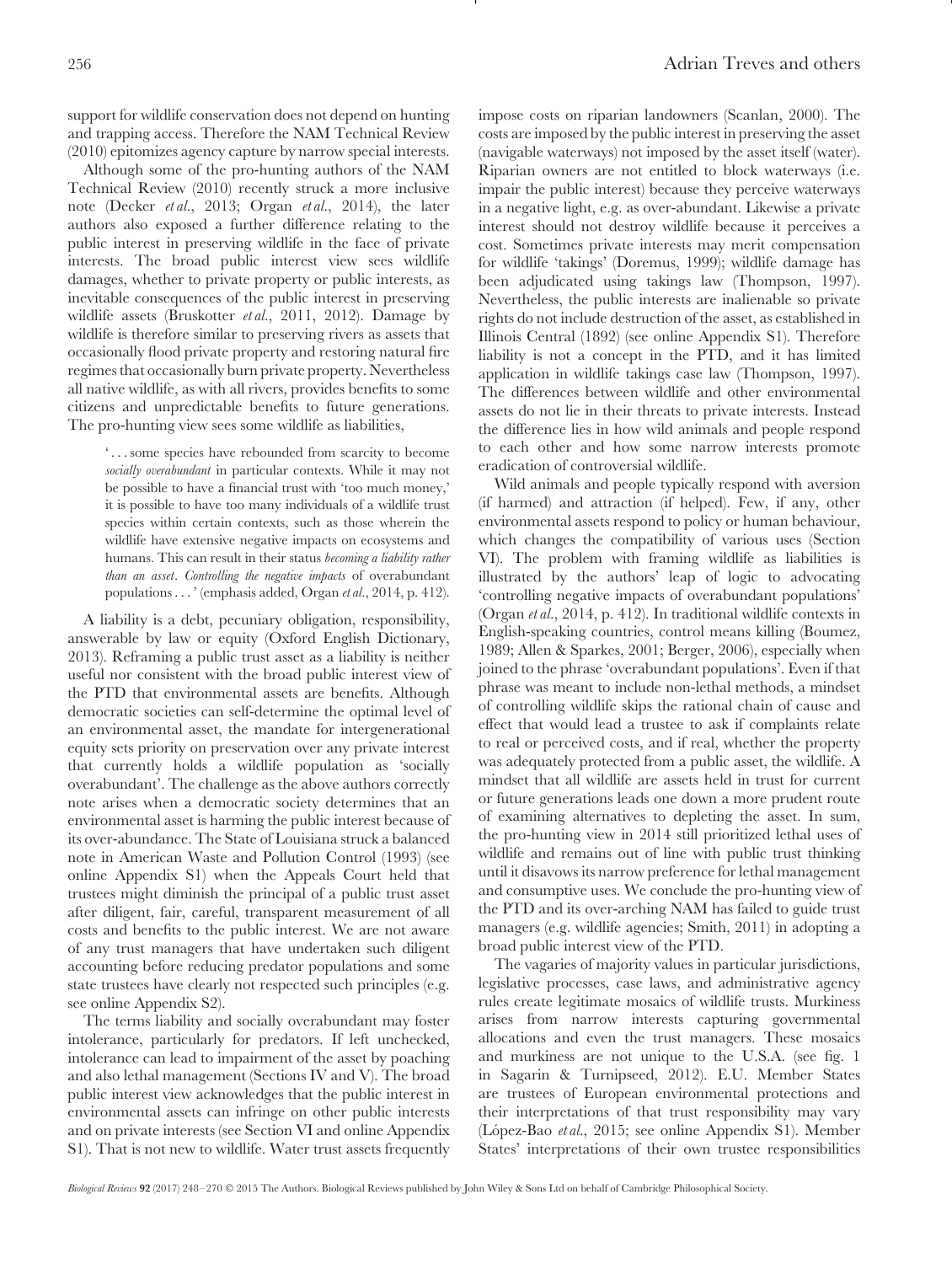toward predators protected by E.U. law are being adjudicated as we write (Epstein, 2013; Epstein & Darpo, 2013; Chapron, 2014). The full contours of wildlife trusts are rarely clear within a country and neighbouring countries often have very different obligations for wildlife (Blumm & Guthrie, 2012). Geographically variable interpretations and enforcements of the PTD may have advantages and disadvantages for wildlife populations. Mosaics varying in environmental protection can potentially provide refuges for imperilled species, or act as sinks, if one jurisdiction's policies are more or less protective than those of its neighbours. Thus trustee failure may not be irrevocable for a subpopulation of wildlife. A drawback may be that a mosaic of interpretations can hamper collective action if different jurisdictions cannot align policies or transboundary activities Historically many predator subpopulations were driven extinct in many regions but persisted in a few. They have only recently begun to recolonize. That volatile history of predator conservation and the legal and policy instruments that now exist are well illuminated by the case of the gray wolf.

# <span id="page-9-0"></span>**III. THE VOLATILE HISTORY OF U.S.A. PREDATOR POLICY WITH A FOCUS ON GRAY WOLVES**

Despite explicit trust obligations for wildlife articulated by the U.S.A. Supreme Court in Geer (1896) and other cases (see online Appendix S1), both state governments and the federal government continued to enact policies that jeopardized entire populations of various species during the past century (Wilcove *et al.*, 1998; Estes *et al.*, 2011). Globally, extirpations of predators resulted from the destruction and modification of habitat, direct competition with people over space and resources, commercial extraction, culturally perpetuated antagonisms, or political scape-goating, all of which might have been abetted by governmental neglect (Knight, 2000; Pereira, Navarro & Martins, 2012; Chapron & Lopez-Bao, 2014; Ripple *et al.*, 2014; Treves & Bruskotter, 2014). Numerous populations of predators including felids, ursids, and canids were extirpated across the U.S.A. and Europe in the mid-20th century (Woodroffe, 2000; Chapron *et al.*, 2014). For example, two U.S.A. federal agencies eradicated gray wolves in National Parks and National Forests (Bangs & Fritts, 1996; Smith, Peterson & Houston, 2003), and many states used bounties to eradicate cougars or wolves (Thiel, 1993; Riley, Nesslage & Maurer, 2004). Indeed, bounties on coyotes are still in use (Bartel & Brunson, 2003).

Nevertheless, predator recoveries began in the 1970s in the U.S.A. and the 1980s in Europe. Two legal instruments are largely credited with these recoveries; the U.S.A. ESA of 1973 (Plater, 2004) and the international Bern Convention of 1979 followed by the Habitats Directive of the European Union (Epstein, 2013), which protect most large carnivore populations (Habitats Directive, 1992, Annexes II, IV, and V). The Habitats Directive (1992) requires that Member States contribute to reach and maintain a favourable conservation status for all listed species, and in particular constrains governments from permitting local disturbance or disappearance of species listed in Annexes II and IV (European Commission, 2006; Michanek, 2012; Epstein & Darpö, 2013). Similarly, the ESA prohibits the 'take' (e.g. killing, harm, capture, pursuit) of listed species, which includes transforming habitat determined to be 'critical', thus providing at least temporary federal authority over state wildlife species listed under the law (Freyfogle & Goble, 2009). Many populations of predators (e.g. gray wolves, grizzlies in the conterminous U.S.A. states) were listed shortly after the ESA's passage, and 40 years later, several U.S.A. states and local jurisdictions are preparing for, or have recently regained, management authority (delisting) for their predator subpopulations. The process of listing and delisting has not been smooth.

When determining the listing status of a species, the U.S.A. Fish and Wildlife Service (USFWS) must examine five 'threat factors' defined by the ESA (16 USC  $\S$  1533(a)(1)). A species can be removed from ESA protection (or 'delisted') when the threats that led a species to be listed are sufficiently mitigated that the species no longer meets the definition of either a 'threatened' or 'endangered' species (Vucetich, Nelson & Phillips, 2006). Yet delisting is not the end of USFWS authority under the ESA. The ESA requires the USFWS to monitor a delisted species for a minimum of 5 years (16 USC § 1531 Sec. 4(g); USFWS, 2006). Among U.S.A. predators listed under the ESA, only subpopulations of the gray wolf have been delisted due to recovery, although these actions have been controversial and federal courts recently reversed two such determinations. At least seven federal court cases involved wolves in the last 12 years (http://ecos.fws.gov/ tess\_public/pub/delistingReport.jsp). To understand the implications for predator conservation under the U.S.A. PTD, we examine the history of wolf policy in greater detail.

Wolves in the conterminous 48 states declined to a few hundred animals in a small portion of northeastern Minnesota and on tiny Isle Royale, Michigan by the 1960s (Mech, 1995). Non-conterminous Alaska retained a population estimated in the thousands across a wide area, but controversies over wolf policy surfaced there as well (Fitzgerald, 2009). The USFWS took authority for all non-Alaskan gray wolves in 1978 and soon after for the Mexican subspecies *C. l. baileyi* and the red wolf *C. rufus*, and began work on plans to recover all three predators. Recovery efforts took different approaches in different regions of the U.S.A. Gray wolves were reintroduced to Yellowstone National Park and parts of central Idaho during the mid-1990s, and considered for reintroduction elsewhere (Bangs & Fritts, 1996). In the western Great Lakes states, wolf recovery efforts involved protecting naturally recolonizing wolf populations from excessive mortality (Wydeven, Van Deelen & Heske, 2009*a*). Efforts to recover the Mexican gray wolf and the red wolf also involved reintroductions; however, in both of these cases, the source animals for reintroductions were captive-bred for release (Bangs & Fritts, 1996; Parsons, 1998). Those efforts testify to the desperate straits of some predators and to the force of the enabling statute.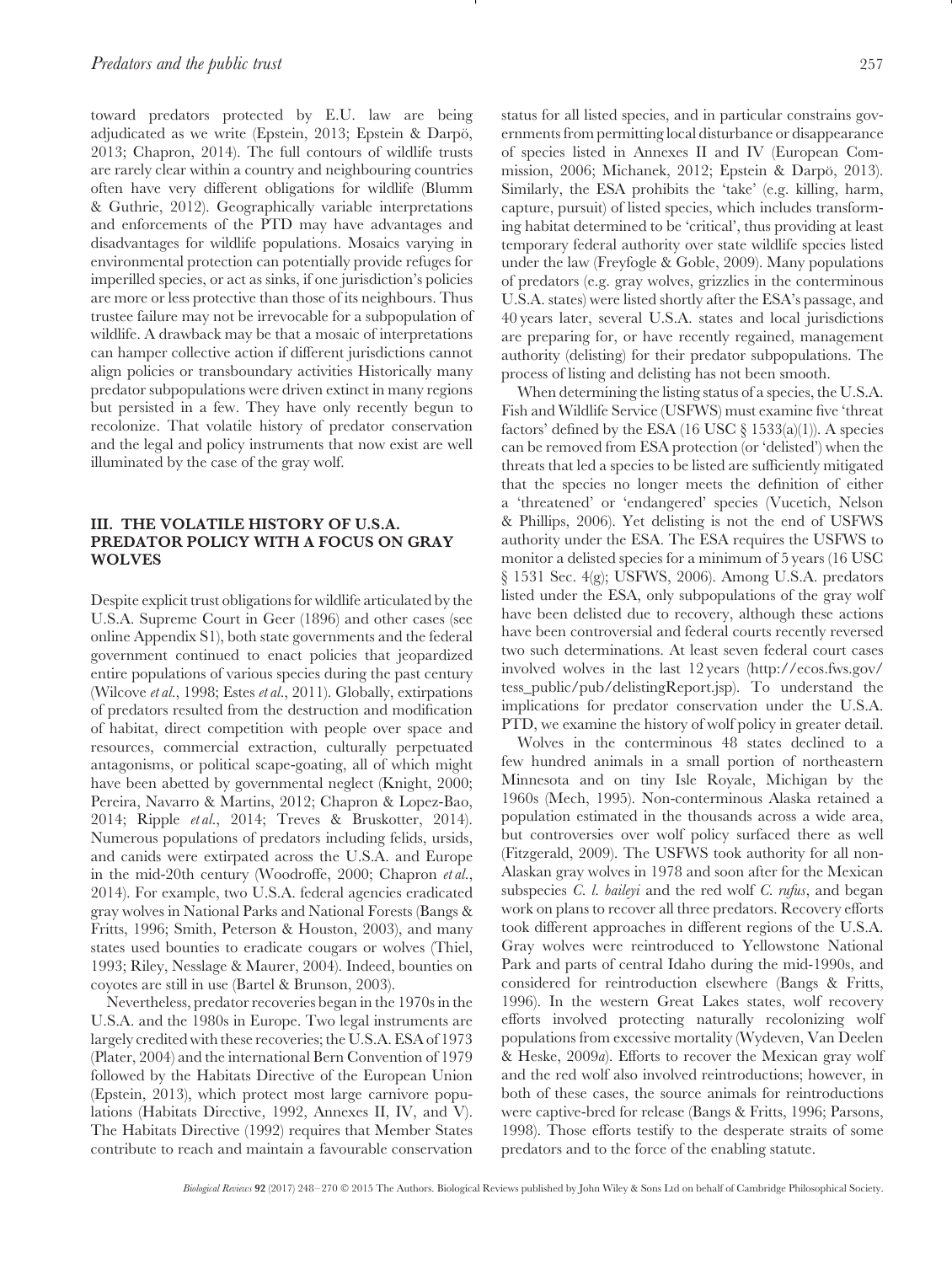By 2009, gray wolf subpopulations totalled several thousand animals in five states with tendrils beginning to extend and establish into states adjacent to recovery areas (Fig. 1B). Between 2005 and 2013, the USFWS proposed delisting two noncontiguous, regional populations of gray wolves and then the whole species [\(http://www](http://www.fws.gov/midwest/wolf/) [.fws.gov/midwest/wolf/\)](http://www.fws.gov/midwest/wolf/). Several commentators voiced the opinion that recovery was complete, based primarily on wolf population size (Wydeven, Van Deelen & Heske, 2009*b*; Mech, 2013), whereas other scientists disagreed in part or entirely; citing, for example, lack of geographic representation across the species' historic range and assertions that USFWS failed to use the best available science (Carroll *et al.*, 2010; Bruskotter *et al.*, 2013; Bergstrom, 2014; NCEAS, 2014). Citing these and other issues, federal courts have consistently ruled that alleged recovery of wolves was insufficient to satisfy the ESA requirements. A series of federal court decisions between 2005 and 2014 restored federal protections for wolves [\(http://www.fws.gov/home/](http://www.fws.gov/home/wolfrecovery/) [wolfrecovery/\)](http://www.fws.gov/home/wolfrecovery/). Federal courts did not agree with USFWS determinations that gray wolves had recovered sufficiently to delist; or in narrower challenges, did not agree that the USFWS could issue permits for states to kill wolves in hopes of preventing livestock attacks (Refsnider, 2009). In 2011, a Congressional budget rider side-stepped ESA protections and an ongoing federal lawsuit about gray wolves in the Northern Rocky Mountains (Treves & Bruskotter, 2011). A Congressional budget rider had previously been used to side-step ESA protections and permit timber sales in the habitat of the spotted owl (*Strix occidentalis* De Vesey 1860) (Plater, 2004). Because of years of political conflict over wolves and USFWS' inability to win in federal court, Treves & Bruskotter (2011) proposed three compromise scenarios that reduced legal take of wolves for at least 5 years, while balancing competing public interests and the resulting power struggle between states and federal governments. One scenario proposed down-listing wolves to 'threatened' status under the ESA, which allows more flexibility in state-initiated removal of wolves (16 USC  $\S$  1531 Sec. 4d permits) while preventing controversial public hunting seasons. Two years later, the USFWS proposed removing federal protections nationwide (USFWS, 2013) and then lost two more lawsuits addressing regional subpopulations (Defenders of Wildlife, 2014; Humane Society of the U.S. (HSUS), 2014).

#### <span id="page-10-0"></span>**(1) The courts' perspectives**

The two most recent U.S.A. federal court decisions comprehensively analysed the USFWS' delisting determinations for gray wolves in Wyoming and for the Western Great Lakes (WGL) region, respectively (Defenders of Wildlife, 2014; HSUS, 2014). In so doing, federal judges clarified important passages in the ESA and instructed the USFWS on future determinations. Their clarifications and instructions echoed principles of the public trust albeit implicitly. The echoes will reverberate for many other predators, if not other wildlife.

In the Wyoming case, the court held that, 'Wyoming's statutory and regulatory regime is legally inadequate under the ESA*...* ' (Defenders of Wildlife, 2014, p. 206) because Wyoming's plan lacked protections for wolves throughout the vast majority of the state. Throughout state lands, wolves could be killed for any purpose. The plan also classified wolves as a game animal in areas adjacent to Yellowstone and Grand Teton National Parks. In the court's view, this policy threatened the capacity of Wyoming to meet minimum federal recovery goals (100 wolves in 10 packs). From the standpoint of public trust thinking, the Wyoming plan allowed the state to deplete the trust asset on state lands, impede recolonization from the federal source lands, and potentially diminish the sources by attracting wolves into hunting zones (*sensu* Loveridge *et al.*, 2007). It also contained an unenforceable promise to stop depleting. The judge spent 10 pages clarifying the significance of the ESA mandate that delisting proceed only if the USFWS finds, 'adequacy of existing regulatory mechanisms' (16 USC.  $\S$  1533(a)(1)(D)). The court held that '[USFWS] cannot rely solely on an unenforceable promise as a basis to delist a species*...* ' (Defenders of Wildlife, 2014, p. 208), and agreed with a prior federal court that,

'Absent some method of enforcing compliance, protection of a species can never be assured. Voluntary actions, like those planned in the future, are necessarily speculative *...* Therefore, voluntary or future conservation efforts by a state should be given no weight in the listing decision.' (Oregon Natural Resources Council, 1998, p. 1155)

The court's decision evoked three elements of Sax's (1970) vision. He called for judicial scrutiny of decisions to allocate trust assets. The first element was the federal one restoring authority for wolves to a government that had helped to extirpate them. The second was Wyoming's allocation to any person wishing to kill a wolf on State lands. The third element was the lack of sophisticated and transparent accounting within Wyoming's' proposed regulatory mechanisms accepted by USFWS. A few months later, another federal court ruling evoked public trust principles for wolves.

On 19 December 2014, a federal court overturned the USFWS' decision to delist wolves in the WGL (HSUS, 2014). The judge issued a detailed, 111-page decision that examined the Congressional record and the language of the ESA, prior USFWS policy, and prior court precedents. The court reminded the USFWS that delisting determinations must consider all of the range of the listed species and could not delist a species that remained threatened or endangered throughout 'all or a significant portion of its range' (HSUS, 2014, p. 78). The court required – as had a prior federal court – the USFWS to explain why territory that was part of a species' historical range but no longer occupied by that species, fell outside a significant portion of the species' range (Fig. 1B). The USFWS instead focused on the species' conservation status within its current range (HSUS, 2014). That court also criticized the USFWS for approving inadequate regulatory protections for wolves, singling out Minnesota. Nor had Wisconsin and Michigan escaped scientific criticisms of their regulatory mechanisms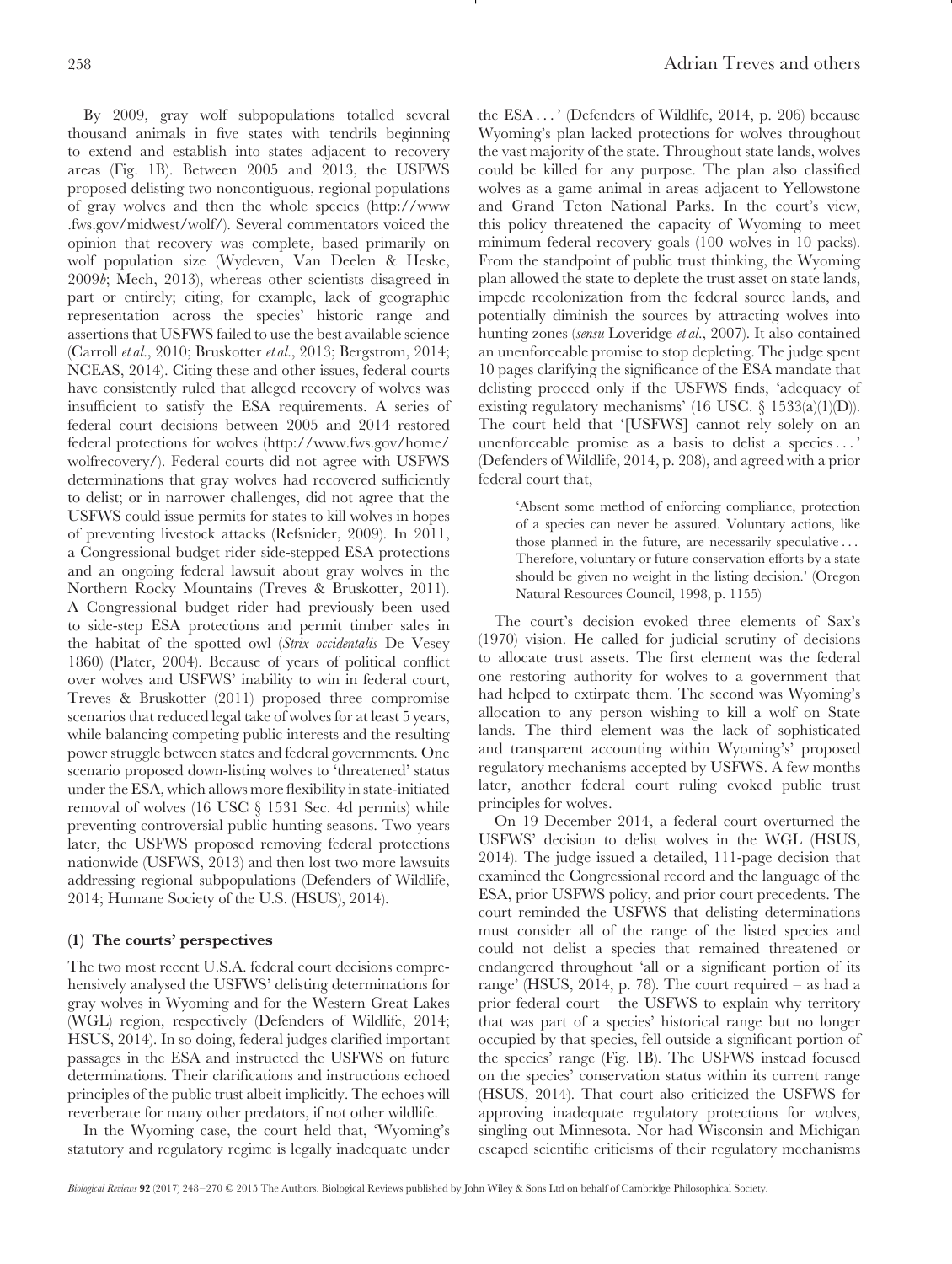(Vucetich *et al.*, 2013; Treves *et al.*, 2014; see online Appendix S2). The judge ruled that the USFWS failed to explain why mortality factors did not combine or interact to create a clear threat to the species (HSUS, 2014). These concerns echo Sax's (1970) admonition to agencies on clear and sophisticated measurements of costs and benefits as well as the public trust principle that citizens of all states are trust beneficiaries. Clearly federal judges did not agree with the federal administrative agency making determinations about endangered species but were larger issues at stake?

The debate over wolves has raised serious questions about U.S.A. federal wildlife trust obligations. For one, the court rulings suggest state management of wildlife is subject to federal court review, despite wildlife trusts lodging initially in the states (see online Appendix S1). Furthermore, the historic range of wildlife was scrutinized by the court in HSUS (2014), which evokes the trust duties of governments far beyond current range. In 2015, 8 states contained wolves, leaving approximately 29 that once hosted wolves (Fig. 1B). U.S.A. citizens living outside the wolf range in 2015 had little or no opportunity to benefit from the asset not only because of the need to travel to a range state but also because lethal management appears to make wolves shy of people (Section VI). The number of states in which wolves might recolonize is partly a value judgment for society, and partly depends on the uncontrollable movements of wild wolves. But the ESA phrase 'a significant portion of range' would seem to be more than the current range of ∼22% of all states in the historic range (Fig. 1B). Moreover citizens of historic range now depleted of wolves might ask whether their state abrogated its duty under the wildlife trust. Given the U.S.A. wildlife trust is a benefit for current and future citizens can citizens of one state challenge another state's wildlife management? Can citizens challenge their own state's failure to promote recovery of native wildlife? Tests of these and other unanswered questions may be forthcoming if wolves continue to be managed without public trust thinking.

#### <span id="page-11-0"></span>**(2) Predator litigation will recur**

The U.S.A. court rulings affirmed the importance of sophisticated, careful measurements of costs and benefits (e.g. mortality, range expansion, regulatory mechanisms) before allocating a public trust asset. Scientists and their advocates have been scrutinizing agency decisions, particularly for the ESA with its mandate for use of the best available science. Both courts emphasized the affirmative duty of enforceable protection measures and adequate regulations for delisted species. The decisions also confirmed the rights of citizens to challenge the trustees. Each effort by USFWS to relax wolf protections met legal resistance under the civil suit provision (16 USC  $\S$  1531 Sec. 11(g)), which allows any citizen to challenge the federal government's actions or inactions under the ESA. By 19 December 2014, the USFWS had won none of the civil suits on wolves. Federal court setbacks to the USFWS do not mean ESA protections will persist forever. The U.S.A. Congress in 2015 has again drafted bills to delist wolves by decree including immunity from judicial review as

in 2011 (Treves & Bruskotter, 2011; The New York Times Editorial Board, 2015). More court challenges relating to predators should be expected.

We expect more legal challenges for several reasons. The first reason is that lethal management interests have captured many agencies and otherwise dominate the process for decision-making about wildlife in the U.S.A. (Section II; Clark & Milloy, 2014). Lacking a strong voice in the policy-making process 'pro-predator' interests turn to the courts. Also, the 'pro-wolf' plaintiffs' successes described above may inspire further efforts because numerous national interest groups have expressed concern over the sustainability of state policies on wolves and other predators (Grandy, 2008; Male & Li, 2010). State courts will also probably see wolf litigation. Minnesota and Wisconsin courts already ruled against plaintiffs in two pro-wolf lawsuits pertaining to public wolf-hunting seasons (Center for Biological Diversity, 2013; Wisconsin Federated Humane Societies, 2013). Both of these lawsuits addressed wolf hunting regulations. Neither invoked the PTD forcefully. That omission may reflect the uncertain contours of state trust responsibilities for wildlife (Section II).

If U.S.A. nationwide wolf delisting proceeds, at least 29 additional states would be affected because they contained the historic range of wolves (Fig. 1B). Of 22 states that use the words 'trust' or 'trustee' to describe management of wildlife (Blumm & Paulsen, 2013, Section IV.B), 5 host breeding wolves: Alaska, Michigan, Oregon, Washington, and Wyoming. Another 22 states use other PTD language (Blumm & Paulsen, 2013, Section IV.B) and 4 of those host breeding wolves: Idaho, Minnesota, Montana, and Wisconsin (Fig. 1A, B). If plaintiffs choose to file suits against states that eradicated their wolves to compel them to restore wolves, another 14 states might see lawsuits (Fig. 1A, B). Some states with few or no breeding wolves have already accepted responsibilities to preserve wolves. For example, the states of Illinois, Oregon, Washington, and California listed wolves recently. Predator litigation might echo Sax's (1970) concerns about 'ventures into the unknown' and challenge state plans for lethal management, because there is currently little scientific consensus about sustainable mortality of predators.

#### <span id="page-11-1"></span>**IV. HUMAN-CAUSED MORTALITY IN PREDATOR POPULATIONS**

Effective trustees must impose regulatory authority to prevent over-use of wild animals. Identifying unsustainable use or threats to populations is a traditional area of interest in conservation and wildlife management. Lately attention has focused keenly on human-caused mortality in predator populations. That interest reflects appreciation that human-caused mortality provoked or significantly contributed to past predator extinctions or species extinctions including the Falklands wolf (*Dusicyon australis* Kerr, 1792), sea mink (*Neovison macrodon* Prentis, 1903), giant fossa (*Cryptoprocta spele*a Grandidier, 1902), and Tasmanian thylacine (*Thylacinus cynocephalu*s Harris, 1808)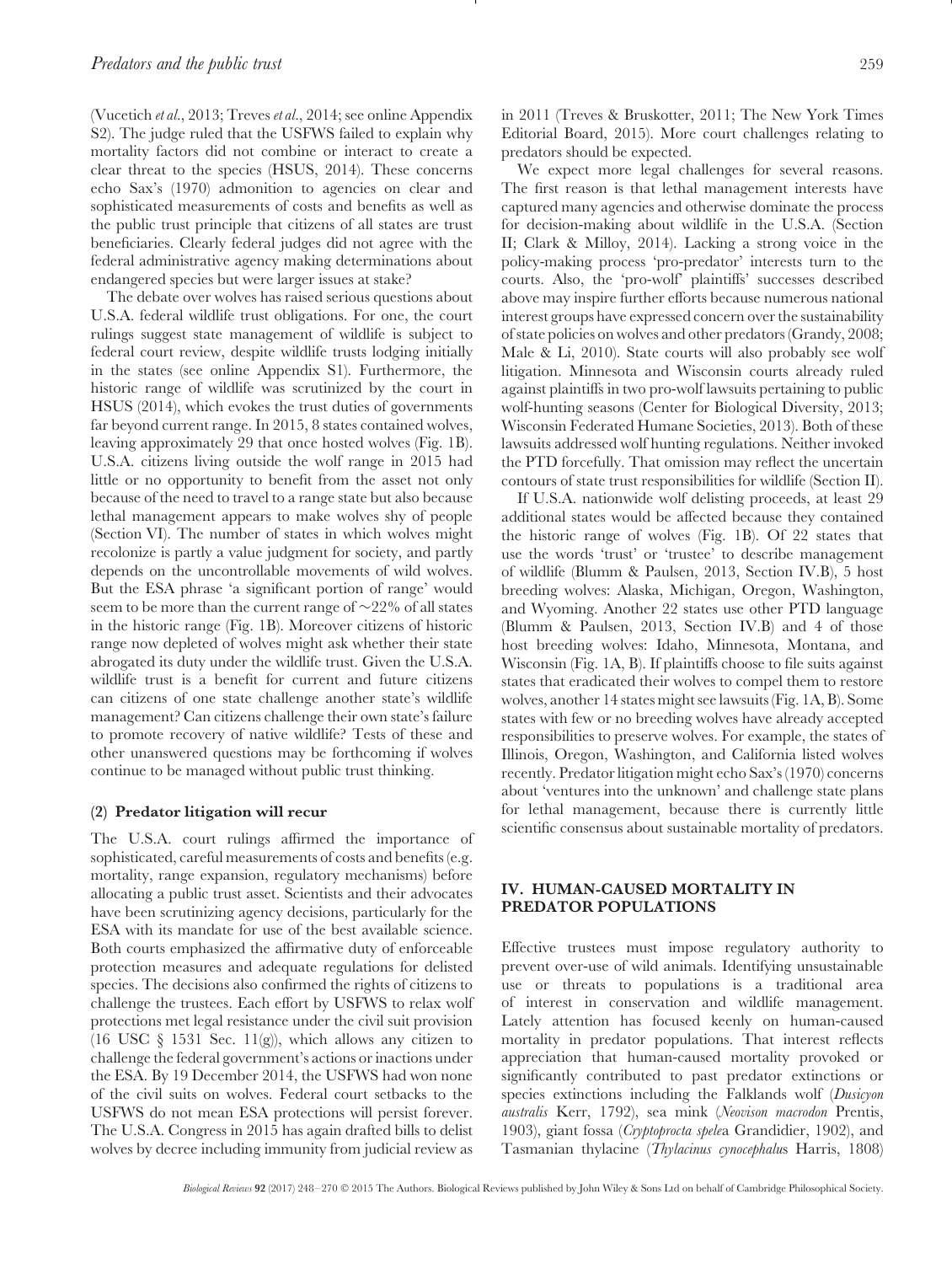among other national subpopulations eradicated (IUCN Red List<http://www.iucnredlist.org> accessed 31 August 2015). Determining sustainable levels of human-caused mortality demands that managers understand the effects of vehicle collisions, poaching, legal take (government culling or permitted hunting), etc., together with variability in birth and mortality factors that affect census and effective (breeding) population size.

Models of sustainable mortality for several predator populations suggest total mortality rates higher than 15–30% would be unsustainable (Adams *et al.*, 2008; Chapron *et al.*, 2008; Vucetich, 2012). The models seem supported by empirical estimates showing that various population recoveries have been slowed or reversed by mortality rates of 19–37% or human-caused mortality of 14–32% (Woodroffe & Frank, 2005; Goodrich *et al.*, 2008; Creel & Rotella, 2010; Smith *et al.*, 2010; Liberg *et al.*, 2012; Vucetich, 2012; Artelle *et al.*, 2013). Therefore the addition of a few percentage points of human-cause mortality can drive a predator population decline. Prudent governments following public trust principles should avoid additional uses that deplete the principal of the trust asset, as we noted in Section II.

## <span id="page-12-0"></span>**(1) Lack of scientific consensus on sustainable, human-caused mortality**

Setting sustainable quotas for hunting or fishing is fundamental to regulating exploitation. Yet a recent commentary on scientific understanding of population dynamics concluded that the field remains under-developed because non-linear dynamics, time-lags, and regime shifts are poorly understood (Oro, 2013). In part, typical management tactics, such as setting future quotas by past reported take (Logan & Sweanor, 2001) may augment the volatility of wildlife populations and lead to crashes (Fryxell *et al.*, 2010; Bischof *et al.*, 2012; Artelle *et al.*, 2013). Furthermore, predator populations are even less well understood than most hunted species (e.g. waterfowl or ungulates). Predators experience local mortality sinks and super-additive mortality due to breeding failure, infanticide, or social group dissolution (Swenson *et al.*, 1997; Loveridge *et al.*, 2007; Brainerd *et al.*, 2008; Andreasen *et al.*, 2012; Doak & Cutler, 2014). Sinks and super-additive mortality may deplete broader regions than the sites affected by predator-killing. As a result the science behind sustainable use of predators remains contentious and unsettled, even for gray wolves, one of the best-studied predators globally.

Recently concerns about jeopardizing two U.S.A. wolf populations arose because six states moved to reduce their wolf populations substantially by regulated hunting and other legal killing (Bergstrom *et al.*, 2009; Bruskotter *et al.*, 2013; Treves *et al.*, 2014). All but one of the states managed populations of *<*1000 animals and several states implemented relatively large quotas (20–34%) by global standards (Creel & Rotella, 2010). The latter authors triggered a scientific debate about sustainable mortality that remains unresolved. Examining the same population of wolves, three teams of scientists investigated the relationship between the observed rates of human-caused mortality and growth of wolf populations in the Northern Rocky Mountains (NRM) from 1999 to 2009 (Creel & Rotella, 2010; Gude *et al.*, 2012; Vucetich, 2012). In a federal review of one NRM state's wolf management plan, Vucetich (2012) evaluated and replicated the other two teams' analyses after correspondence with each. He found a 26% disparity in their estimates of sustainable levels of human-caused mortality and inconsistency of methods. Estimating human-caused mortality rates that a wolf population might sustain without declining, Creel & Rotella (2010) estimated *<*22%, whereas Gude *et al.* (2012) estimated *<*48%. The former was consistent with three prior reviews and estimates of 14–30% for a wider set of North American wolf populations (Fuller, Mech & Cochrane, 2003; Vucetich, 2012). Vucetich (2012) found that both teams' notations and calculations were different, non-standard, and did not account for error in the measurement of human-caused mortality. Vucetich (2012) predicted that isolated NRM wolves were more vulnerable than other populations surrounded by contiguous source populations, suggesting that prudent wolf-managers should aim for the lower values in the range of mortalities. He also found evidence to support a prior observation of accelerating declines in wolf populations (Adams*et al.*, 2008). For 37 North American wolf populations, declines were best described by a downward sloping curve (depensatory mortality); that implies accelerating declines for each increment in human-caused mortality, a pattern not well explained by current theory (Vucetich, 2012). The major component of human-caused mortality in many carnivore populations is poaching, which is also not well understood yet.

## <span id="page-12-1"></span>**(2) The nascent science of poaching**

Poaching (illegal killing or capture of wildlife) is a major source of human-caused mortality in predator populations. Estimates of poaching as a percentage of all mortalities (relative risk) ranged from 24–75% across regions and predator species (Fuller *et al.*, 2003; Andren *et al.*, 2006; Chapron *et al.*, 2008). As a percentage of predator populations (hazard), poaching accounted for 6% of NRM wolves in and around a vast protected area (Smith *et al.*, 2010); 15% in Scandinavia's mixed-use landscape (Liberg *et al.*, 2012); 34% of Amur tigers *Panthera tigris* L. in four high-poaching years across a mixed-use landscape (Goodrich *et al.*, 2008); and 11–30% of wolverines *Gulo gulo* L. in mixed-use northern Scandinavia (Persson, Ericsson & Segerstrom, 2009). Therefore, poaching represents a major mortality factor for predators, which is often underestimated (Gavin, Solomon & Blank, 2010; Liberg *et al.*, 2012) (see online Appendix S2). Poaching is difficult to quantify accurately because poachers have strong incentives to conceal evidence. In the best scientific study available, two thirds of poaching of Scandinavian wolves remained undetected by direct observation (Liberg *et al.*, 2012).

Counterintuitively, a commonly proposed remedy for poaching is to legalize killing *via* regulated hunting or government-regulated culling (Mincher, 2002; Refsnider, 2009), despite the scientific uncertainties described above. At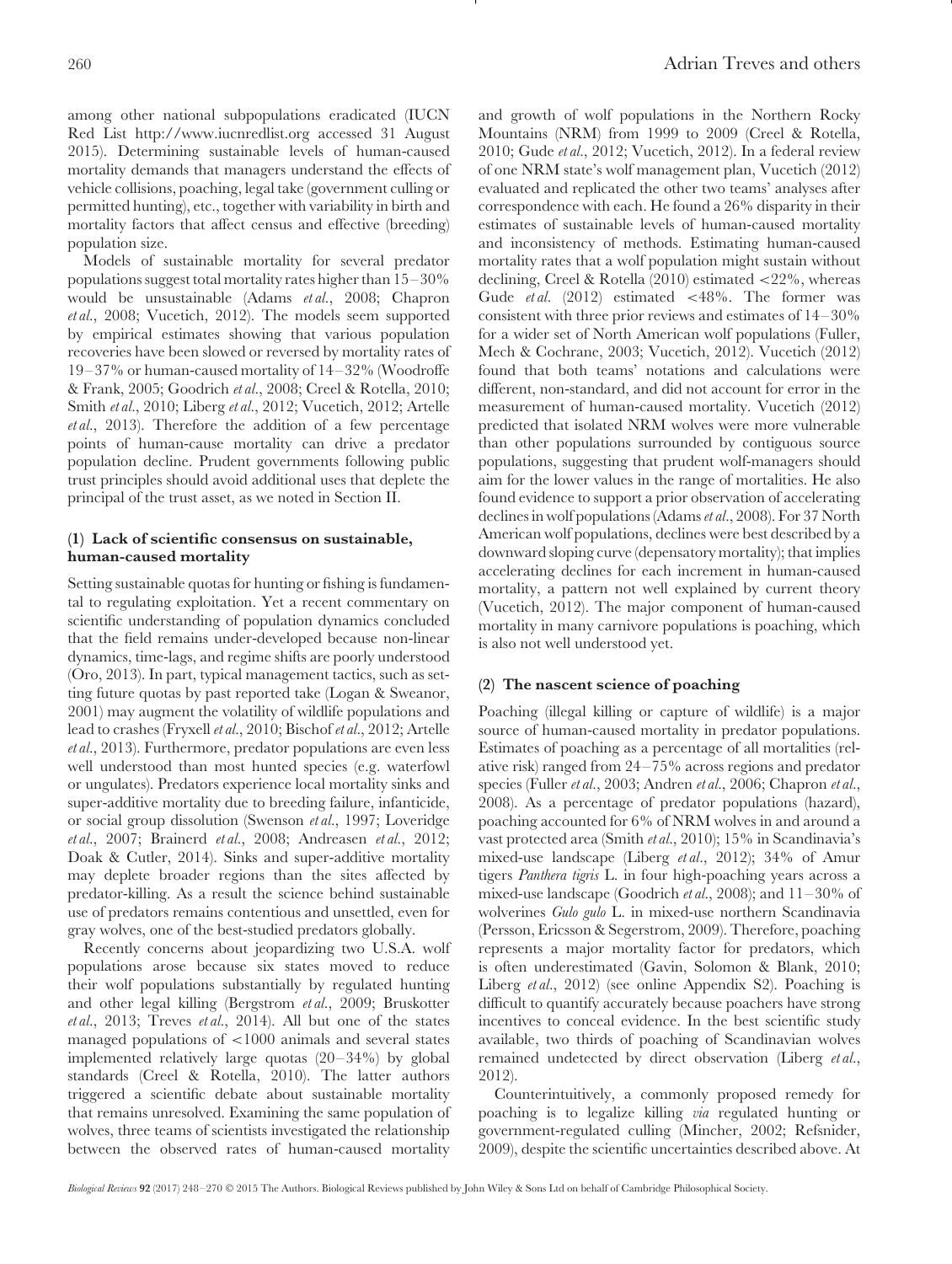present, the only systematic study of the relationship between poaching rate and hunting rate showed no relationship among four subpopulations of European lynx (*Lynx lynx* L.; Andren *et al.*, 2006); the subpopulation with the highest hunting rate had the second highest poaching rate and the lowest hunting rate had the highest poaching rate. A meta-analysis of many more populations would be useful to help resolve this issue.

Under these conditions, prudent government trustees managing populations of predators that face high poaching should prioritize understanding and preventing poaching. Because illegal uses detract directly from all other legal uses, anti-poaching interventions seem high priority for every prudent predator trust manager. Public trust thinking suggests illegal uses should be counted directly against any other uses that deplete the resource. But the difficulty of accounting for illegal uses may lead trustees to turn a blind eye to illegal killing.

Hopeful fixes for poaching have been proposed, such as increasing government-sponsored culling or regulated harvest, Indeed, the USFWS asserted in federal court that permitting states to kill wolves perceived as problems would reduce poaching (Refsnider, 2009). That prediction was examined for wolf-culling in Wisconsin (Olson *et al.*, 2014). Although the authors concluded that more culling led to less poaching, their analysis did not account properly for within-year and between-year time series that affect observed poaching and culling patterns. Other scientists have proposed a more subtle benefit of legalizing predator-killing. Legalizing predator-killing might raise tolerance and inhibit poaching among those that benefit from predator-hunting (Ericsson & Heberlein, 2003; Heberlein, 2008; Refsnider, 2009). In 2007, when the USFWS proposed removing federal protections for grizzly bears, the agency claimed that hunting promoted '...tolerance for grizzly bear recovery' (USFWS, 2007, p. 14784), but acknowledged that, 'there is no scientific literature documenting that delisting would or could build *...* tolerance for grizzly bears' (USFWS, 2007, p. 14902). Some evidence suggests that approval for poaching or intentions to poach increase when other forms of predator-killing are legalized (Treves & Bruskotter, 2014). Therefore public trust thinking would demand a clear understanding of poaching, intolerance, and proposed interventions for either.

### <span id="page-13-0"></span>**V. HUMAN ATTITUDES TO PREDATORS**

A prudent trustee will want to understand how the beneficiaries perceive the asset lest they use it illegally or disdain the benefits. When the beneficiaries are legion, such understanding demands the most sophisticated and clear methods from social science. Decades of research since the 1970s show that majorities of residents within and without predator range care about predators and how they are managed (Kellert, 1985; Williams, Ericsson & Heberlein, 2002; Dressel, Sandström & Ericsson, 2014). The prevailing view of attitudes to predators is that society today accepts predators more than in most of the 20th century, and in part, changing attitudes allowed predator recolonization (e.g. Schanning, 2009). In this view, the environmental decades of the 1960s and 1970s in the U.S.A. and Europe reflected a sea change in individual attitudes to predators across broad regions and many sectors of society. The claim is reasonable and straightforward but discounts the pervasive, positive icons associated with predators in western and non-western cultures (Knight, 2000; David, 2009). The nearly complete lack of quantitative data on attitudes of the average citizen before 1970 has hampered scientific examination of the prevailing view (Kellert, 1985; Schanning, 2009). One alternative hypothesis is that powerful but narrow interest groups have long pushed for predator eradication, independent of individual attitudes in the broader public. Because legislation can both lead and follow public opinion, it seems plausible that the power elites that shaped predator policy in the past have changed recently and may do so again. To elucidate these competing hypotheses, we review research on attitudes to predators.

Most research on attitudes to predators has been conducted on gray wolves. An early meta-analysis of 37 data sets spanning 1972–2000 showed attitudes towards wolves correlated negatively with age, rural residence, and agricultural occupation; and positively with education, income, and living outside wolf range (Williams *et al.*, 2002; see for Europe more recently, Dressel *et al.*, 2014). People active near wolves expressed more negative attitudes than those more insulated by distance, livelihoods, or pro-wolf world-views (Naughton-Treves, Grossberg & Treves, 2003; Karlsson & Sjöström, 2007; Heberlein & Ericsson, 2008; Shelley, Treves & Naughton-Treves, 2011). Recent reviews confirmed that attitudes to wolves were more positive outside wolf range than inside it, both in the U.S.A. and in Europe (Bruskotter *et al.*, 2013; Dressel *et al.*, 2014). Furthermore, negative attitudes tended to increase with time within wolf range (Majic & Bath, 2010; Treves, Naughton-Treves & Shelley, 2013; Dressel *et al.*, 2014), although the causes of change are not clear because individual experience did not seem to predict longitudinal change in individual attitudes (Treves *et al.*, 2013). Negative messages – media emphasizing negative aspects of wolf recovery (Houston, Bruskotter & Fan, 2010) and political rhetoric (Bruskotter, 2013; Bruskotter *et al.*, 2013), largely unleavened by positive messaging – might have reduced tolerance for wolves among sympatric residents of wolf range (Treves & Bruskotter, 2014). Expansion of lethal management may also have diminished the perceived value of wolves (Treves *et al.*, 2013). Inaugural implementation of one season of permitted wolf-hunting in 2012 was associated with an average decrease in individual tolerance for wolves among male residents of Wisconsin's wolf range (Hogberg *et al.*, 2015). Likewise, an unpublished report on Montana residents' self-reported recollections of their own attitudes suggested a wolf-hunt did not change tolerance for wolves, although it did improve attitudes towards wolf managers (Lewis *et al.*, 2012). Yet attitudes are mainly relevant to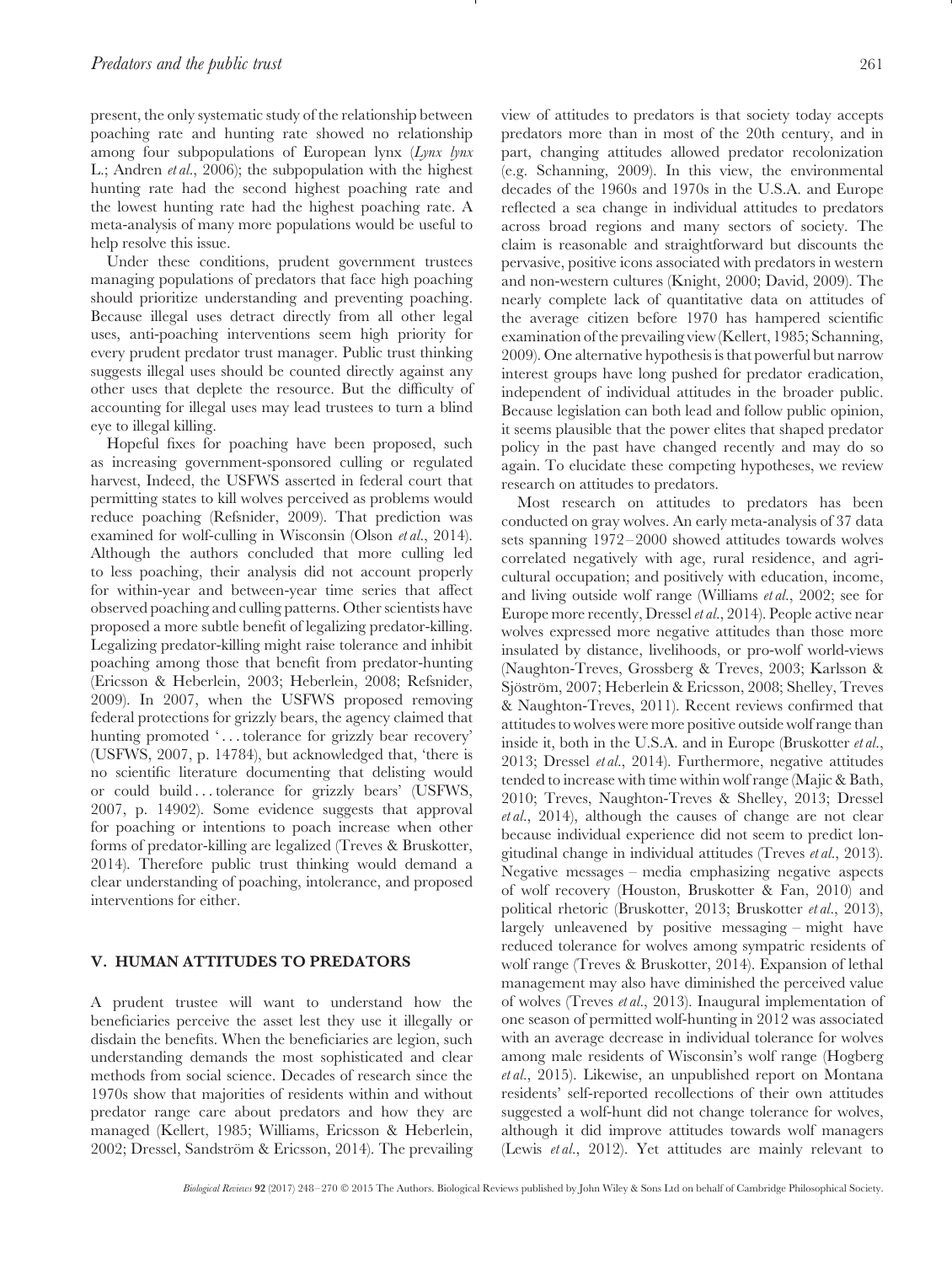trustees to the extent that attitudes shape beneficiaries' expectations about the balance of use and preservation.

Attitudes may ultimately manifest in a variety of individual behaviours that can directly and indirectly influence predators and conservation outcomes. Direct behaviours may include poaching or protective stewardship among others. Indirect behaviours may include communications and contributions for or against policies for predator conservation. Therefore attitudes to poaching, preservation, and legal uses are of particular interest.

The mechanisms that facilitate predator-poaching and the motives behind such behaviour have only recently been studied. The traditional view that poaching is driven by retaliation for livelihood losses is inconsistent with evidence that wealthier individuals are more involved in and intent on jaguar poaching (Marchini & Macdonald, 2012; see also Browne-Nuñez et al., 2015, for wolves). Therefore, the causes of poaching reflect complex social patterns beyond simple retaliation for economic losses caused by predators and other wildlife. Individual fear, direct financial incentives, pathological behaviour, beliefs that predator-killing is beneficial for game conservation or property protection, or identity group norms and values that attach status or rewards to illegal behaviour, all may lead an individual with opportunity to poach into that action (Marchini & Macdonald, 2012; Kahler, Roloff & Gore, 2013; Sharmaa et al., 2014; Browne-Nuñez et al., 2015). Poaching may be encouraged by scapegoating, downgrading the value of predators, or beliefs that poaching is a common or acceptable behaviour unlikely to be punished (St. John *et al.*, 2012; Chapron & Lopez-Bao, 2014; Treves & Bruskotter, 2014). Poachers also sometimes justify their crimes by citing deficient knowledge of the rules, or corruption and other unfairness in systems of wildlife allocation (Gore, Ratsimbazafy & Lute, 2013). Consistent with empirical findings in other social psychological studies of sensitive behaviours, St. John *et al.* (2012) documented that respondents inclined to poach predators believed their behaviour and intentions were in the majority. If would-be poachers who only have intentions to behave illegally are encouraged to act by other illegal actions, then the result could be propagation of predator poaching through a social network. Social norms are often resistant to policy interventions because members of identity groups gain status by defying outgroups, which often include law enforcement (Kinzig *et al.*, 2013; Lute & Gore, 2014). These findings suggest that policy interventions designed to increase acceptance of predators should be evaluated scientifically and informed by recent social science (Dickman, Marchini & Manfredo, 2013; Treves & Bruskotter, 2014). If poaching is caused by this complex interplay of psychological and social factors, policy interventions that hope to reduce poaching will need to integrate more sophisticated measurements using a mix of quantitative and qualitative social scientific methods (Browne-Nuñez et al., 2015). Because illegal uses of predators are poorly understood, remedies for poaching are on uncertain ground.

Practitioners and scientists commonly assume that intolerance for predators leads to retaliation because people perceive threats to human safety and livelihoods. Therefore, it is reasoned, reductions in predator populations can reduce perceived threats associated with the species and thereby improve acceptance. But hazard-acceptance theory predicts acceptance of risks such as predators is influenced by the benefits as well as the costs of the hazard; both cross-sectional and experimental tests support the theory for predators (Slagle *et al.*, 2013; Bruskotter & Wilson, 2014). Furthermore, indirect anti-poaching interventions such as financial incentives may have to reach potential poachers not just the individuals who express intolerance for predators; indirect interventions may have to be paired with a direct anti-poaching interventions in any case (Persson, Rauset & Chapron, 2015). Yet, the path to better understanding of poaching will be uphill if the alternative hypothesis we proposed above finds support. If intolerant interest groups exert their power by capturing agencies, media, and constitutive processes, then measuring the attitudes of the more-readily accessed public may not shed much light on actions that oppose predator preservation. Successful and prudent trust asset preservation under these conditions may demand that trustees be separated from the asset managers who are exposed to many pressures from those they regulate and with whom they interact. Full treatment of the separation of powers between trustees and trust managers is beyond our scope but that deep reflection has begun (Scott, 1999; Horner, 2000; Smith, 2011; Hare & Blossey, 2014). Even if predator managers grapple successfully with the scientific uncertainties and the political obstacles to preserving predator populations, independent trustees may still face genuine conceptual challenges in balancing alternative uses of predators.

## <span id="page-14-0"></span>**VI. BALANCING COMPETING USES OF PREDATORS WITH COMPLEX BEHAVIOURAL ECOLOGY**

The public expresses a variety of legally recognized uses and interests in predators. People observe, feed, track, and discuss them, in addition to hunting, trapping, and retaliating for property losses. In principle, the PTD protects all legally recognized interests against infringement by any of the others. Therefore depletion of the asset requires scrutiny, following Illinois Central (1892) in the U.S.A. and other countries' constitutional provisions (Blumm & Guthrie, 2012; see online Appendix S1). The nature of any infringement between uses will necessarily be influenced by the behavioural ecology of predators and humans.

#### <span id="page-14-1"></span>**(1) Lethal and non-lethal customary uses**

Because most people are urban residents and that trend is continuing worldwide, the majority will probably never use predators by killing them (Treves & Martin, 2011;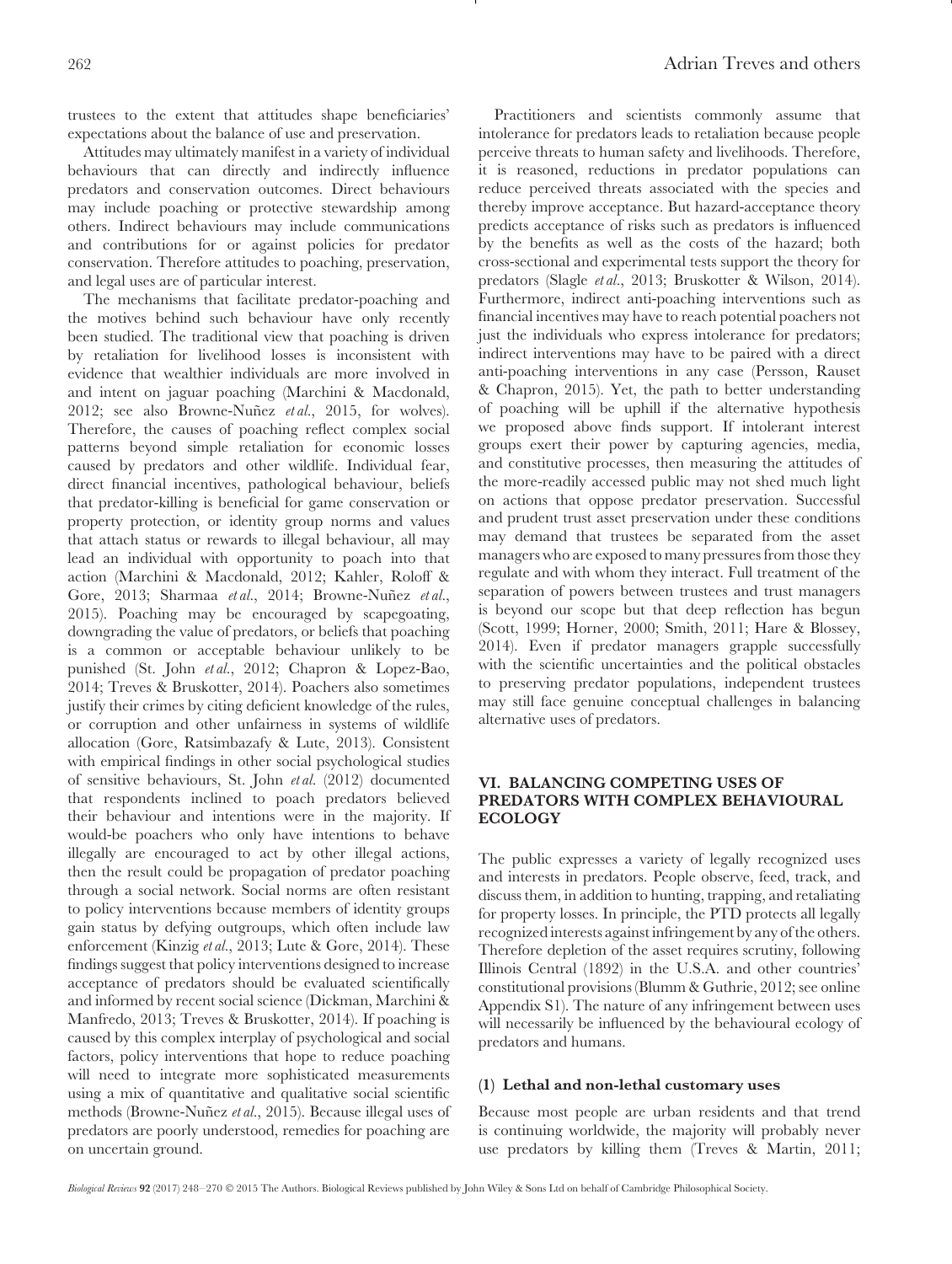Bruskotter *et al.*, 2013). Even within an urbanizing world, diffuse uses of predators continue. For example, the Anishinaabe (Ojibwe) value the gray wolf above other animals [http://www.ojibwe.org/home/about\\_anish.html](http://www.ojibwe.org/home/about&uscore;anish.html) (David, 2009; Shelley *et al.*, 2011). Diverse groups of people appreciate the wolf aesthetically in art or in wildlife-watching (Duffield, Neher & Patterson, 2008). For example, the Swedish Association of Ecotourism Industries complained in 2013 to the Swedish government that the decision to eliminate wolf packs in a licensed hunt would jeopardize the profitability of eco-tourism companies (see also Center for Biological Diversity, 2013; Collins, 2013). Organized non-consumptive users may perceive infringement by consumptive users such as predator-hunters although data on this infringement are sparse at present. Consumptive uses bear a special burden when one employs public trust thinking. Intergenerational equity demands that one prioritize preservation of the principal of the asset for future generations. Whether this goal is achieved by legally recognizing the intrinsic value of environmental assets (i.e. independent from current human uses) or by requiring trustees to advocate explicitly for future generations remains debated. Regardless, current generations should not decide how future citizens should preserve or use the assets. Setting aside this argument about intrinsic value and intergenerational equity, we turn to the adjudication of conflicts between current uses of predators.

Similar to how courts may play counter-majoritarian roles to protect minority interests, the government trustees that allocate wildlife resources should not be swayed unduly by the popularity of certain uses. The test for a trustee adjudicating between uses should rather be whether the trustee has recognized and successfully balanced the diverse public interests in predators, especially the diffuse uses (Sax, 1970).

Although hunters are a minority in the U.S., E.U., and likely most industrialized countries (Pergams & Zaradic, 2008; see also http://www.face.eu/about-us/members/ across-europe/c[en](http://www.face.eu/about-us/members/across-europe/census-of-the-number-of-hunters-in-europe-september-2010)sus-of-the-number-of-hunters-in-europeseptember-2010 accessed April 2015), majorities in most regions support regulated hunting with variable bounds on its purposes, methods, locations, and sustainability (Reiter *et al.*, 1999; Treves & Martin, 2011). Nevertheless, neither the number participating, nor the popularity of a particular use, should dictate strongly how a trustee allocates wildlife to beneficiaries. Because future generations inherit the asset in perpetuity, without substantial impairment, the allocation to current users that deplete the asset is an incremental addition to 'impairment', which must always be less than 'substantial' (Illinois Central, 1892). In the following sections, we explain why diffuse uses would receive preferential treatment under the U.S.A. Supreme Court's interpretation of the PTD (see online Appendix S1).

Generally public trust thinking would view nonconsumptive uses as more prudent uses of a trust asset because they rarely deplete the asset. Certainly some diffuse uses deplete the asset. For example, tourism can harm wildlife, although rarely to the point of mortality (e.g. Dunstone & O'Sullivan, 1996; Treves & Brandon, 2005). On the other hand, some diffuse uses of wildlife may enhance the asset by increasing others' access or enjoyment. For example, if feeding, creating refuges, restoring habitat, etc. were measurably enhancing the benefits for other users, the activity might be seen as highly preferred to taking wildlife or otherwise depleting the asset. Given the possibility of harming or depleting wildlife, trustees should look more cautiously at lethal uses than has been traditional under North American wildlife management (Section III). Trustees held to a fiduciary trust standard would likely suspend lethal uses until uncertainty and scientific controversy about sustainability are deemed minor (Section IV). However the PTD recognizes customary uses, which include hunting, so outright bans on predator-killing seem unlikely. Therefore balancing lethal and non-lethal uses of predators will remain important.

Balancing lethal and non-lethal uses is not straightforward. Advocates often claim a broad public interest in killing predators. Similar statutory claims exist. For example, the ESA allows proactive killing of wild animals before human injury occurs as an exception to prohibitions on take, when wild animals 'constitute a demonstrable but nonimmediate threat to human safety' [\(http://www](http://www.fws.gov/policy/library/2002/02fr1494.html) [.fws.gov/policy/library/2002/02fr1494.html](http://www.fws.gov/policy/library/2002/02fr1494.html) accessed 31 August 2015 citing 50 CFR1 § 17.31). The ESA also accommodates predator-killing as a conservation practice, ' *...* predator control, protection of habitat and food supply, or other conservation practices *...* ' (16 USC § 1531 Sec. 4(b)). Indeed state and federal agencies have long cited the protection of listed species, as well as health and human safety reasons, to kill small numbers of listed predators, including entire wolf packs. However the most frequent and widespread reason governments give to kill predators is to protect wild game or domestic animals and other property (Doremus, 1999; Treves, 2009). There are three problems with this justification as a broad public interest.

First, protection of property is a private interest in most cases. U.S.A. federal courts have repeatedly rejected the notion that the government is responsible for takings that result from the actions of wild animals (Thompson, 1997). Reintroduced wild animals are more often subject to lethal intervention though (Doremus, 1999). Second, justifying killing predators to prevent property damage erects a false dichotomy, '... "Environment or healthy human economics. You cannot have both.'' This classic false dichotomy of an inexorable tradeoff is a powerful and seductive mind-framing which serves to undercut environmental regulation generally' (Plater, 2004, p. 303). A recent review of that question concluded, 'an increase in stringency of environmental policies does not harm productivity growth' (The Economist, 2015). Treves, Wallace & White (2009*b*) provided evidence for why there is always more than one intervention to resolve human–wildlife conflicts, one that addresses the outcomes of encounters between people and wildlife, and another that addresses how people perceive such encounters. Thus lethal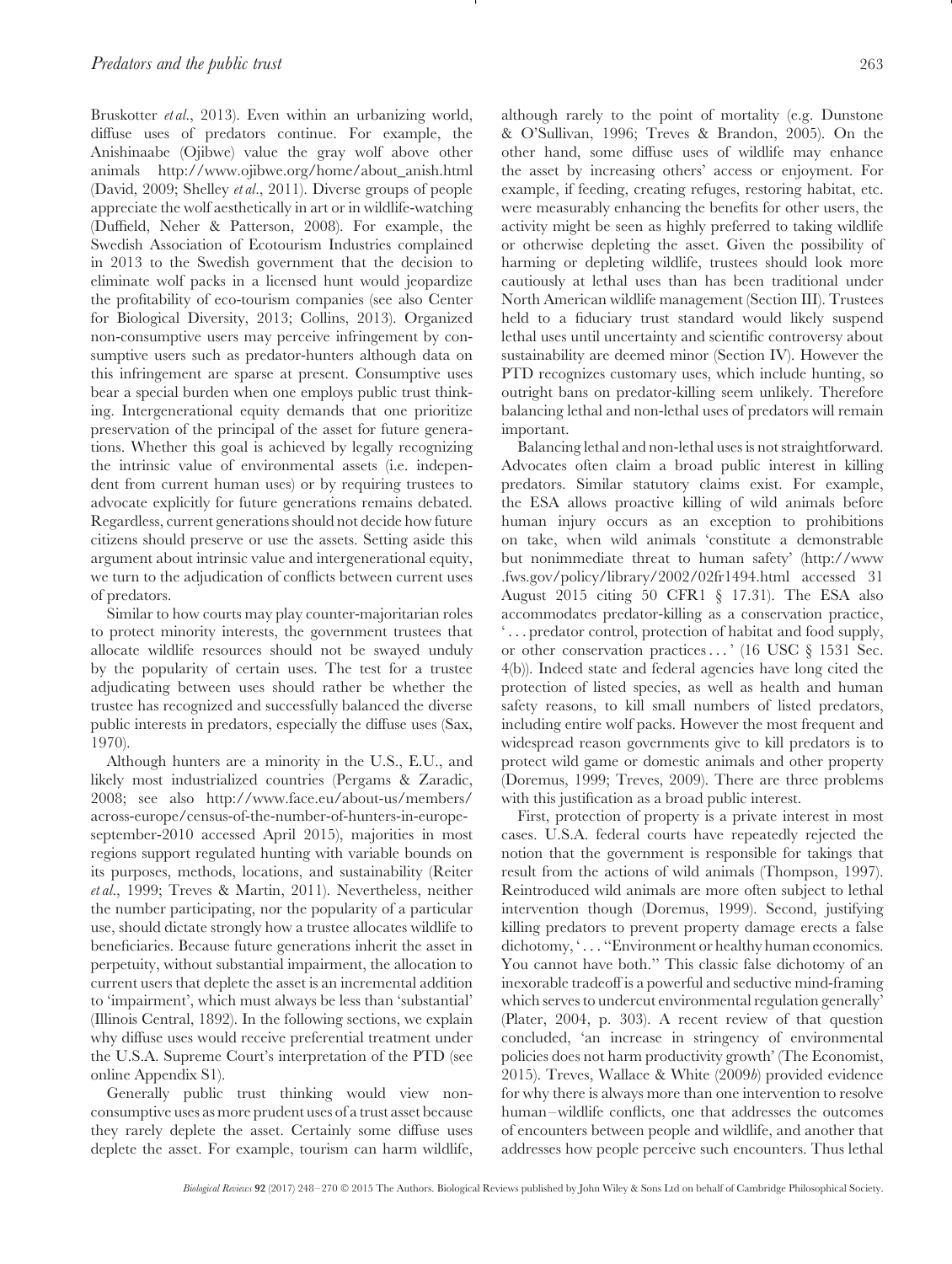management should be viewed as a candidate intervention, not the only option. Indeed, physical intervention directed at wildlife, should always be juxtaposed with other interventions that influence human perceptions or behaviour (Treves *et al.*, 2006). A prudent trustee should be aware of and weigh alternatives on their merits as well as their effect on preservation and other legal uses. Third, experts worldwide agree that non-selective killing of predators typically does not prevent property losses (Knowlton, Gese & Jaeger, 1999; Greentree *et al.*, 2000; Bartel & Brunson, 2003; Donnelly & Woodroffe, 2012; Vial & Donnelly, 2012; Krofel, Cerne & Jerina, 2011), except for the extreme of local eradication or extremely high mortality for long periods over large geographic areas, which is incompatible with public trust thinking. Even moderately selective killing has a poor record of preventing predator damages (Knowlton *et al.*, 1999; Greentree *et al.*, 2000; Peebles *et al.*, 2013; McManus *et al.*, 2015; Wielgus & Peebles, 2014; Krofel *et al.*, in press). The allegedly most effective techniques for eliminating confirmed culprit predators thus far documented include the following: shooting lions *Panthera leo* L. over a carcass within 24 h of a kill (Woodroffe & Frank, 2005) or acoustic mimicry of coyotes *Canis latrans* Say, 1823, followed by shooting those that arrive to investigate the caller (Sacks, Blejwas & Jaeger, 1999; Mitchell, Jaeger & Barrett, 2004). Neither has been subjected to experimental comparisons with non-lethal methods (reviewed in McManus *et al.*, 2015). The shortage of evidence for the effectiveness of killing predators to protect property or human safety should induce hesitancy among trustees to provide for this use. Under a fiduciary standard, trustees presented with evidence of inefficacy or counter-productive effects (Wielgus & Peebles, 2014) might prohibit the practice as a precaution. Finally, killing predators to protect private property is an unlikely public interest, but falls under the more general legal issue of 'takings' that often regulates conflicts between public interests and private title (Section II). If one cannot demonstrate a broad public interest in killing predators, then predator-killing becomes a competing, private use without priority.

Adopting public trust thinking sheds a different light on permit fees and payments for private uses of public assets. In the U.S.A., those seeking a pragmatic remedy to the status quo of preferential treatment of hunters in allocation of wildlife assets have argued that non-consumptive users should pay equivalent taxes and fees for bird feeders, binoculars, tripods, etc. as hunters pay for ammunition, permits, etc. Public trust thinking would suggest that taxes and fees are levied for uses that deplete the asset or infringe on other protected public interests. Uses that do not deplete or even enhance the asset should be encouraged not taxed, in this view. Legally recognized private uses must be balanced with other legal uses. However, predator behavioural ecology complicates the search for balance between depleting and non-depleting uses.

#### <span id="page-16-0"></span>**(2) Predators as atypical game species**

First and foremost, predators occur at lower densities than virtually all other game species such as white-tailed deer *Odocoileus virginianus* Zimmerman 1780, elk *Cervus elaphus* L., and moose *Alces americanus* Clinton 1882 in North America. For example, estimates for Algonquin Park and North Central Minnesota spanned the range of wolf densities relative to ungulate prey at 97 and 617 ungulates per wolf, respectively (Fuller *et al.*, 2003). Sparseness by itself argues against widespread killing of many predators if one wishes to protect other uses.

Second, sparseness of predators is partly maintained by territoriality within and among species. Predators defend territories more aggressively than most animals (Palomares & Caro, 1989; Wrangham, Gittleman & Chapman, 1993). For example wolves kill interloping dogs (Olson *et al.*, 2015), coyotes (Arjo & Pletscher, 1999; Switalski, 2003), and conspecifics (Smith *et al.*, 2010). Many predators defend year-round territories to exclude competitors and neighbours from vast areas (Gittleman, 1989). When gregarious predators defend territories cooperatively, the size of the cooperating group influences success in territorial defence (Packer *et al.*, 1988; McComb, Packer & Pusey, 1994). Therefore human uses that deplete individuals essential to cooperative defence may lead to the collapse of territorial defences (Whitman *et al.*, 2004; Brainerd *et al.*, 2008; Borg *et al.*, 2014). If neighbouring territorial residents take over vacated territories without permitting new immigrants to do so, the local density may diminish for some time. For example, established packs of wolves occasionally took over neighbouring territories that were vacated after human-caused depletions (Bradley *et al.*, 2008; Brainerd *et al.*, 2008). Depleted territories near to protected source populations refill more quickly than isolated territories (Adams *et al.*, 2008). As a result of strict defence of territories and background sparseness, local predator densities may increase only slightly when populations grow (Fuller *et al.*, 2003; Cubaynes *et al.*, 2014; Kittle *et al.*, 2015). In sum, for many predator populations, depleting a group of predators may not result in rapid replenishment for other users (lethal or not).

Third, and unlike typical game species, deaths of essential members (e.g. breeders) in cooperative groups of predators can destabilize social structures for long periods. For example, many wolf packs that lost a breeding adult disbanded and others did not reproduce for one or more years afterwards; rates of disbanding and reproductive failure increased when both breeders died (Brainerd *et al.*, 2008; Borg *et al.*, 2014). Removal of resident African lions often resulted in infanticide, injuries to lionesses, and long-lasting instability of prides (Packer*et al.*, 1988; Whitman *et al.*, 2004). Infanticide has been detected in solitary predators as well. For solitary species, the effects of infanticide and other social instability on population dynamics of small or hunted populations remain uncertain and controversial (Swenson *et al.*, 1997; Logan & Sweanor, 2001; Packer*et al.*, 2010; Peebles *et al.*, 2013). Social disruptions and reproductive failure would presumably rise in frequency as lethal uses intensify.

Fourth, predator behaviour and spatial ecology may also challenge zoning schemes commonly used by managers to separate different uses. Long-range movements can make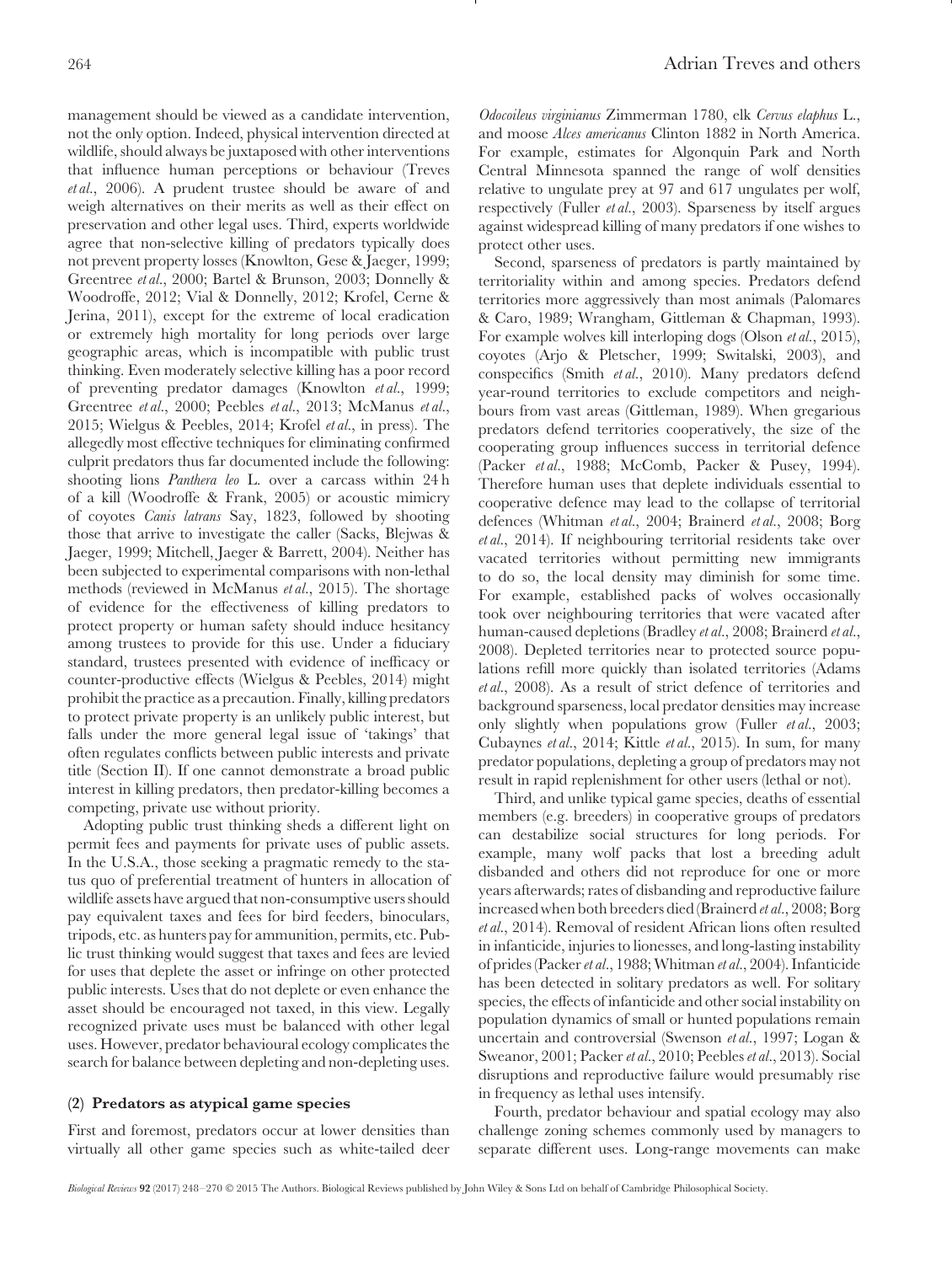hunting zones a drain on adjacent non-hunting zones for many predators (Woodroffe & Ginsberg, 1998; Loveridge *et al.*, 2007). Predators may make long-lasting, longdistance, extra-territorial forays, often followed by returns to their source ranges. For example, ∼25% of radiocollared Wisconsin wolves made long-range, extra-territorial movements lasting 1 month or more (Treves *et al.*, 2009*a*) and 25% of such movements were detected at least once out-of-state. Also predator populations experiencing high levels of human-caused mortality travelled or bred further from settlements and roads (Mladenoff *et al.*, 2009; Theuerkauf, 2009; Ordiz, Bischof & Swenson, 2013). Researchers on foot using telemetry had difficulty seeing radio-collared wolves or brown bears in areas of human use or past persecution (Theuerkauf *et al.*, 2003; Karlsson, Eriksson & Liberg, 2007; Zedrosser *et al.*, 2011). Therefore, people may not be able to use predators for feeding, viewing, or stalking, if those predators are fearful of humans.

In sum, uses of predators that deplete the asset have the potential to reduce the success of later users over large areas for years. Although the quality and quantity of predator population depletion by human use is still genuinely debated, the conclusion that lethal use needs prudent and precautionary management has been made repeatedly for many predators (Whitman *et al.*, 2004; Balme *et al.*, 2010; Artelle *et al.*, 2013). Yet concerns have lately risen that government agencies are failing to apply the precautionary principle and prudent interventions (Bruskotter *et al.*, 2013; Chapron *et al.*, 2013; Vucetich *et al.*, 2013; Artelle *et al.*, 2014). We end this review with recommendations for prudent trustees to adopt precautionary management that prioritizes preservation of predators as trust assets.

#### <span id="page-17-0"></span>**VII. CONCLUSIONS**

(1) Traditional wildlife conservation in the U.S.A. and western Europe, and particularly predator conservation, has been dominated by a constitutive process that favoured hunting and other forms of lethal management. Those traditions often led to abdication of governmental trust duties and eradication of predators over vast areas, contrary to public trust principles. However recolonization by several species of predators since the 1970s suggests that stronger public trust doctrines can prevent renewed cycles of eradication.

(2) In Section II and Appendix S1, we described the modern codification and vision of the environmental public trust. We distinguished and rejected a variant that expressed preference for narrow, lethal uses of wildlife. Public trust thinking demands disinterested trustees that take a broad public interest approach to allocating environmental assets to current and future generations, while keeping up to date with evolving legal and societal recognition of new and customary uses and accounting transparently and scientifically for the assets and their uses. A logical but idealized form

of the public trust that holds governments to a fiduciary standard for environmental assets would demand stronger preservation by non-extractive use predominantly, 'prudent man' standards for allocations, and the strictest accounting standards involving the best available science. Improving trustee effectiveness will require equitable partnerships between trustees and scientists who are as insulated as possible from political and financial incentives for undemocratic allocations. Those partnerships must avoid the political misuse of scientific evidence and eliminate the current conflicts of interest inherent to agency capture by narrow interests. Governance reforms that address constitutive rules are needed in the U.S.A. and beyond to enforce the broad public interest in the environment.

(3) In Section III, we reviewed variable expressions of PTDs across jurisdictions and the abdication of trust duties for many predators in many U.S.A. states. We examined recent legal decisions that incorporated public trust principles for wolf preservation. In the U.S.A., we identified uncertain, legal application of the PTD and power struggles between the federal and state governments that together make a fiduciary trust for wildlife unlikely in the near future.

(4) In Sections IV–VI, we reviewed the essential role of scientific evidence from multiple disciplines in assisting a public trustee to account for predators transparently and quantitatively. We refined the oft-repeated call for interdisciplinarity in conservation sciences by explaining how scientific uncertainty often revolves around understanding and balancing legal and illegal uses by humans. That balance will require a sophisticated understanding of human cognition and action, wildlife behavioural ecology, and the sustainability of human uses that deplete the assets, as well as multiple criteria for evaluating the effectiveness of policy interventions.

(5) In Section IV, we reviewed genuine conceptual uncertainty about the sustainability of human-caused mortality. In Sections IV and V, we reviewed poaching research and the consequences of policy interventions for people's attitudes to predators and behaviour toward predators. In Section VI, we reviewed several aspects of behavioural ecology among sympatric humans and predators, which can complicate the trustees' tasks of balancing competing uses. To avoid tyrannies of the minorities or majorities who may demand depletion of unpopular, native wildlife, we recommend that trustees use the most prudent principles of scientific evaluation, precaution, and intergenerational equity to balance competing uses. We explain how lethal uses of predators need immediate scientific scrutiny to justify their proposed contribution to the public interest.

(6) We recommend public trust principles be applied to the appointment of trustees, separation of powers between trust managers (wildlife agencies) and trustee decision-makers, and judicial oversight and intervention when executive or legislative branches abdicate their trust obligations. Judges should not hesitate to review agency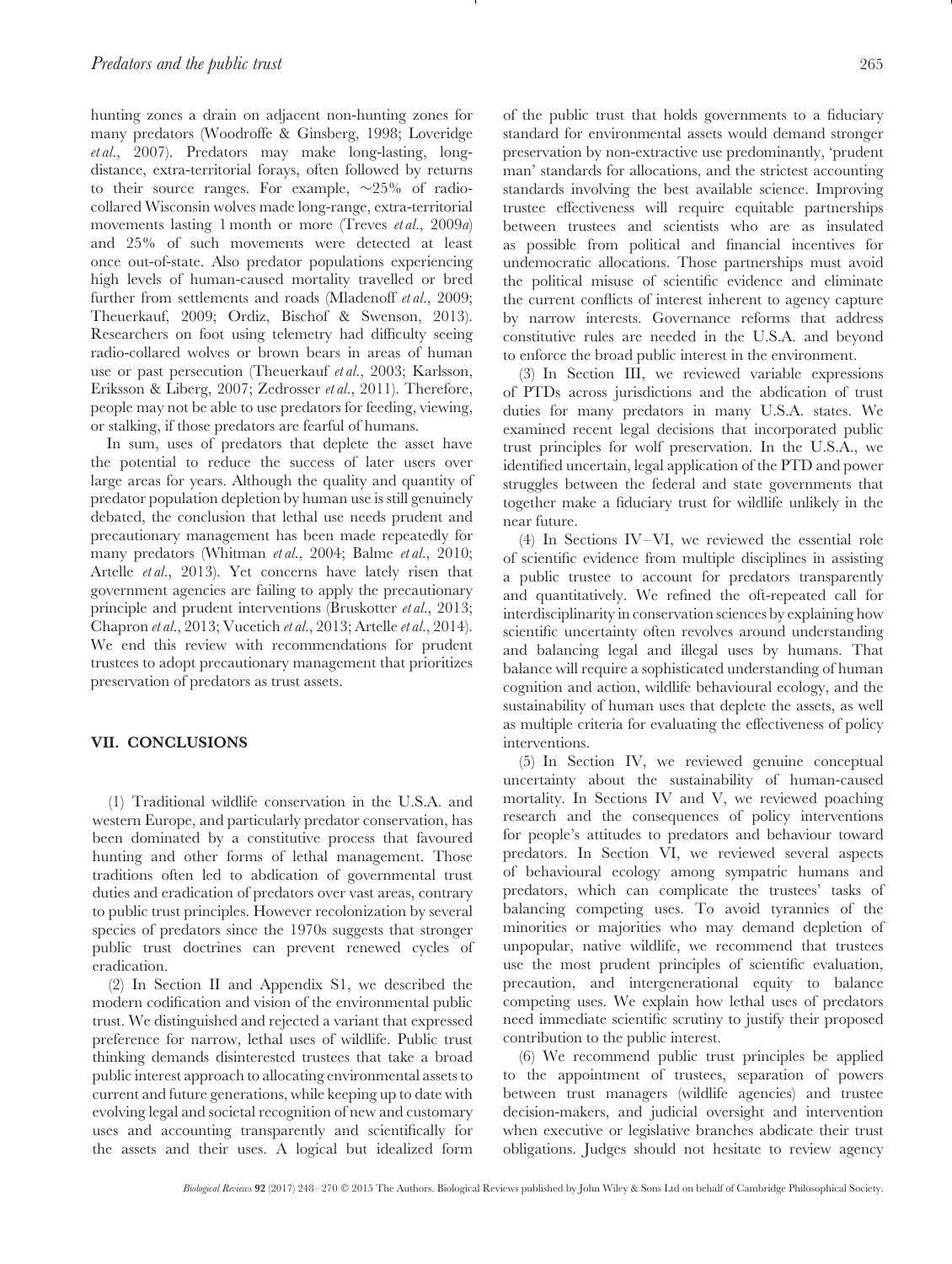decisions if given evidence of mismanagement, unscientific accounting, or undemocratic decisions. The judiciary should not hesitate to examine scientific facts, using independent scientists it selects itself rather than the litigants' experts. Deference to agencies risks capture of the judiciary by narrow interests. Delegates of the government should adhere to the same legal standards of trust duties as the government. Universities with enforceable academic freedom will be essential in the face of political pressures to submerge or distort scientific findings. Without such reforms, public trust in science may dwindle and the credibility of scientific evidence in policy debates and legal proceedings may erode further. Regardless we expect predator policy will remain controversial and continue to test public trust in government.

#### <span id="page-18-0"></span>**VIII. ACKNOWLEDGEMENTS**

M. Blumm, S. Enzler, Y. Epstein, J. Habush Sinykin, J. Vucetich, and two anonymous referees provided useful insights. For financial support, A. T. thanks the Derse Foundation, Nelson institute for Environmental Studies at the University of Wisconsin–Madison, USFWS, and the U.S.A. Fulbright Commission; A. T. and J. T. B. thank the National Socio-Environmental Synthesis Center for support from the National Science Foundation (NSF) DBI-1052875 and Mountain Social Ecological Observatory Network NSF-1231233; G. C. and J. V. L.-B. thank the Swedish Environmental Protection Agency for the Claws & Laws project [\(www.clawsandlaws.eu\)](http://www.clawsandlaws.eu) (contract NV- 06589–113); J. V. L.-B. thanks the Spanish Ministry of Economy and Competitiveness *Juan de la Cierva* JCI-2012-13066.

#### <span id="page-18-1"></span>**IX. REFERENCES**

*\*References marked with asterisk have been cited within the supporting information.*

- Adams, L. G., Stephenson, R. O., Dale, B. W., Ahgook, R. T. & Demma, D. J. (2008). Population dynamics and harvest characteristics of wolves in the Central Brooks Range, Alaska. *Wildlife Monographs* **170**, 1–25.
- Allen, L. R. & Sparkes, E. C. (2001). The effect of dingo control on sheep and beef cattle in Queensland. *Journal of Applied Ecology* **38**, 76–87.
- Matter of American Waste and Pollution Control (1993). Louisiana Court of Appeals 633 So. 2d 188.
- Andreasen, A. M., Stewart, K. M., Longland, W. S., Beckmann, J. P. & Forister, M. L. (2012). Identification of source-sink dynamics in mountain lions of the Great Basin. *Molecular Ecology* **21**, 5689–5701.
- Andren, H., Linnell, J. D. C., Liberg, O., Andersen, R., Danell, A., Karlsson, J., Odden, J., Moa, P. F., Ahlqvist, P., Kvam, T., Franzen, R. & Segerstrom, P. (2006). Survival rates and causes of mortality in Eurasian lynx (*Lynx lynx*) in multi-use landscapes. *Biological Conservation* **131**, 23–32.
- ARJO, W. M. & PLETSCHER, D. H. (1999). Behavioral responses of coyotes to wolf recolonization in northwestern Montana. *Canadian Journal of Zoology* **77**, 1919–1927.
- Arnold, Robert v Mundy, Benajah (1821). **6** N.J.L. 1. (**S**upreme Court of New Jersey). Artelle, K. A., Anderson, S. C., Cooper, A. B., Paquet, P. C., Reynolds, J. D. & DARIMONT, C. T. (2013). confronting uncertainty in wildlife management: performance of grizzly bear management. *PLoS ONE* **8**, 1–9.
- ARTELLE, K. A., REYNOLDS, J. C., PAQUET, P. C. & DARIMONT, C. T. (2014). When science-based management isn't. *Science* **343**, 1311.
- Balme, G. A., Hunter, L. T. B., Goodman, P., Ferguson, H., Craigie, J. & SLOTOW, R. (2010). An adaptive management approach to trophy hunting of leopards *Panthera pardus*: a case study from KwaZulu-Natal, South Africa. In *Biology* and Conservation of Wild Felids (eds D. MACDONALD and A. J. LOVERIDGE), pp. 341–352. Oxford University Press, Oxford.
- BANGS, E. E. & FRITTS, S. H. (1996). Reintroducing the gray wolf to central Idaho and Yellowstone National Park. *Wildlife Society Bulletin* **24**, 402–413.
- Bartel, R. A. & Brunson, M. W. (2003). Effects of Utah's coyote bounty program on harvester behavior. *Wildlife Society Bulletin* **31**, 736–743.
- BERGER, K. M. (2006). Carnivore-livestock conflicts: effects of subsidized predator control and economic correlates on the sheep industry. *Conservation Biology* **20**, 751–761.
- Bergstrom, B. J. (2014). Wolf recovery: a response to Mech. *Wildlife Professional* **8**, 7. Bergstrom, B. J., Vignieri, S., Shefield, S. R., Sechrest, W. & Carlson, A. A.
- (2009). The Northern Rocky Mountain gray wolf is not yet recovered. *BioScience* **59**, 991–999.
- \*Birds Directive (2010). Directive 2009/147/ec of the European Parliament and of the Council of 30 November 2009 on the conservation of wild birds. *Official Journal L* **20**, 7–25.
- Bischof, R., Nilsen, E. B., Brøseth, H., MAnnil, P., Ozolins, J. & Linnell, J. D. C. (2012). Implementation uncertainty when using recreational hunting to manage carnivores. *Journal of Applied Ecology* **49**, 824–832.
- BLUMM, M. C. & GUTHRIE, R. D. (2012). Internationalizing the public trust doctrine: natural law and constitutional and statutory approaches to fulfilling the Saxion vision. *UC Davis Law Review* **45**, 741–808.
- Blumm, M. C. & Paulsen, A. (2013). The public trust in wildlife. *ExpressO*, Available at [http://works.bepress.com/michael\\_blumm/16.](http://works.bepress.com/michael&uscore;blumm/16) Accessed 15 September 2014.
- BLUMM, M. C., WISEHART, L., STEIN, E., BROWN, I., GUTHRIE, R. D., SMITH, M., Marienfeld, K., Morales, N., Dawson, E. B., Menees, R., Parsons, M., Short, S., Sheets, B., Doot, E. A., Allen, D., Guiao, R., Moore, C., Andiman, A., Zultoski, E., Fisher, K., Hill, C., McLaughlin, C. & Schaffer, L. (2014). The public trust doctrine in forty-five states. Lewis & Clark Law School Legal Studies Research Paper. Available at http://papers.ssrn.com/sol3/ Delivery.cfm/SSRN\_ID2420114\_code186450.pdf?abstractid=2235329&mirid=1 Accessed 30.08.2015.
- \*Board, Natural Resources (2012). *Adoption of Board Order WM-09012(E) Relating to Wolf Hunting and Trapping Regulations, Establishment of a Depredation Program, and Approval of a Harvest Quota and Permit Level*. Department of Natural Resources, Madison.
- \*Board, Natural Resources (2013). *Request Approval of a Wolf Harvest Quota and Number of Licenses to Issue for the 2013–2014 Wolf Hunting and Trapping Season*. Department of Natural Resources, Madison.
- \*Board, Natural Resources (2014). *Request Approval of a Wolf Harvest Quota and Number of Licenses to Issue for the 2014–2015 Wolf Hunting and Trapping Season*. Department of Natural Resources, Madison.
- Bogert, G. G. & Bogert, G. T. (1993). *The Law of Trusts and Trustees: A Treatise Covering the Law Relating to Trusts and Allied subjects affecting Trust Creation and Administration*. West Publishing, St. Paul.
- BORG, B. L., BRAINERD, S. M., MEIER, T. J. & PRUGH, L. R. (2014). Impacts of breeder loss on social structure, reproduction and population growth in a social canid. *Journal of Animal Ecology* **84**, 177–187.
- Borough of Neptune City v Borough of Avon-By-The-Sea (1972). **61** N.J. A.2d 47, 294 (New Jersey Court of Appeals).
- Boumez, J. B. (1989). Coyote control in Alberta. *Great Plains Wildlife Damage Control Workshop* **9**, 40–43.
- Bradley, E. H., Pletscher, D. H., Bangs, E. E., Kunkel, K. E., Smith, D. W., Mack, C. M., Meier, T. J., Fontaine, J. A., Niemeyer, C. C. & Jimenez, M. D. (2008). Evaluating wolf translocation as a nonlethal method to reduce livestock conflicts in the Northwestern United States. *Conservation Biology* **19**, 1498–1508.
- BRAINERD, S. M., ANDRÉN, H., BANGS, E. E., BRADLEY, E. H., FONTAINE, J. A., Hall, W., Iliopoulos, Y., Jimenez, M. D., Jozwiak, E. A., Liberg, O., Mack, C. M., Meier, T. J., Niemeyer, C. C., Pedersen, H. C., Sand, H., Schultz, R. N., Smith, D. W., Wabakken, P. & Wydeven, A. P. (2008). The effects of breeder loss on wolves. *Journal of Wildlife Management* **72**, 89–98.
- BROWNE-NUÑEZ, C., TREVES, A., MACFARLAND, D., VOYLES, Z. & TURNG, C. (2015). Evaluating the potential for legalized lethal control of wolves to reduce illegal take: a mixed-methods examination of attitudes and behavioral inclinations. *Biological Conservation* **189**, 59–71.
- BRUSKOTTER, J. (2013). The predator pendulum revisited: social conflict over wolves and their management in the Western United States. *Wildlife Society Bulletin* **37**, 674–679.
- BRUSKOTTER, J., ENZLER, S. & TREVES, A. (2011). Rescuing wolves from politics: wildlife as a public trust resource. *Science* **333**, 1828–1829.
- BRUSKOTTER, J., ENZLER, S. & TREVES, A. (2012). Response to Mech and Johns. *Science* **335**, 795.
- Bruskotter, J. T., Vucetich, J. A., Enzler, S., Treves, A. & Nelson, M. P. (2013). Removing protections for wolves and the future of the U.S. Endangered Species Act (1973). *Conservation Letters* **7**, 401–407.
- BRUSKOTTER, J. T. & WILSON, R. S. (2014). Determining where the wild things will be: using psychological theory to find tolerance for large carnivores. *Conservation Letters* **7**, 158–165.
- Carroll, C., Vucetich, J. A., Nelson, M. P., Rohlf, D. J. & Phillips, M. K. (2010). Geography and recovery under the US Endangered Species Act. *Conservation Biology* **24**, 395–403.

*Biological Reviews* **92** (2017) 248–270 © 2015 The Authors. Biological Reviews published by John Wiley & Sons Ltd on behalf of Cambridge Philosophical Society.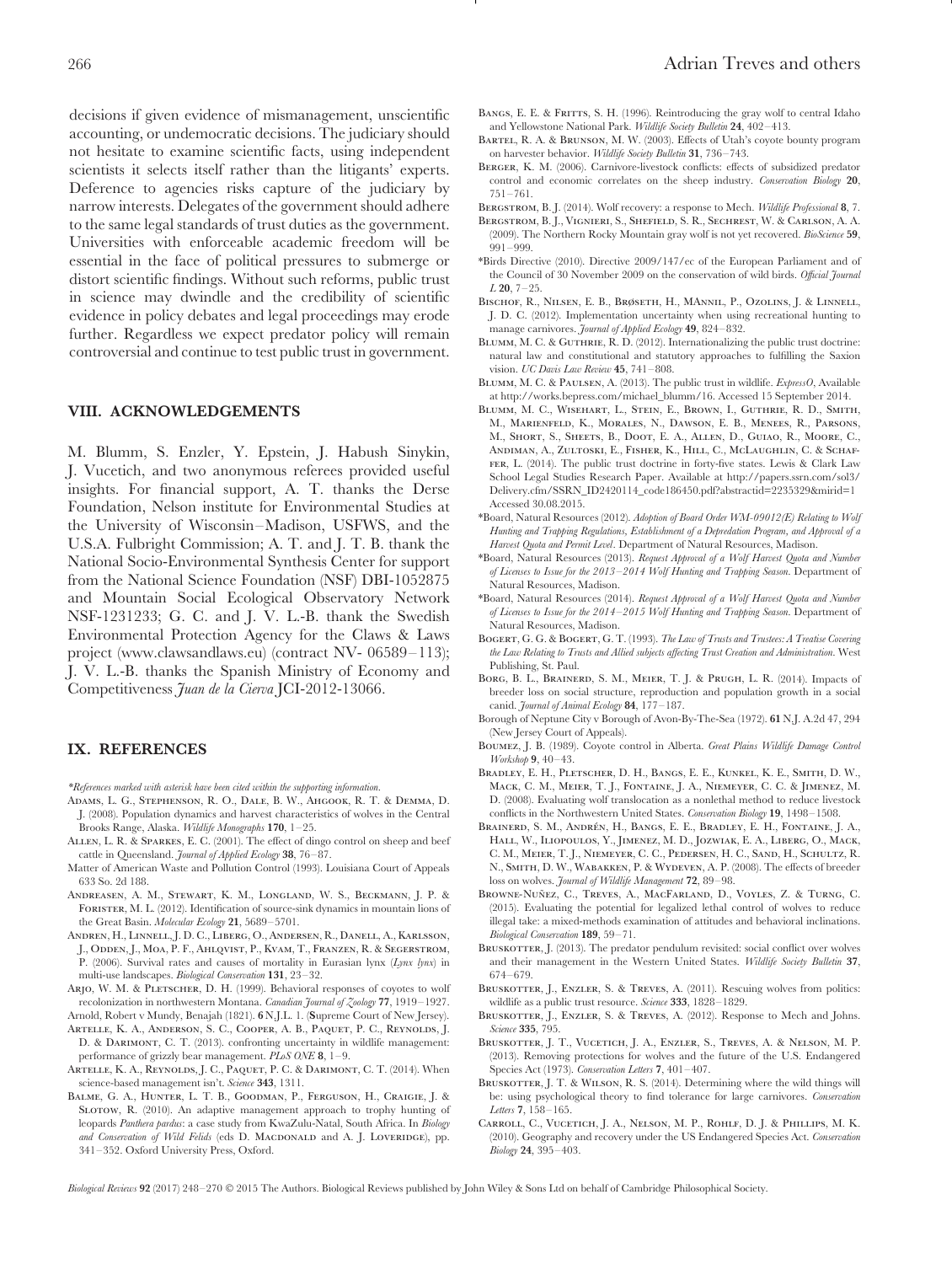- \*Center for Biological Diversity v FPL Group, Inc. (2008). **83** California Reporter 3d 588 (California Court of Appeals).
- Center for Biological Diversity *et al.* v Minnesota Department of Natural Resources (2013). **A12-1680** 2013 Minn. App. Unpub. LEXIS 460 (Court of Appeals of Minnesota).

Chapron, G. (2014). Challenge the abuse of science in setting policy. *Nature* **516**, 289. Chapron, G., Kaczensky, P., Linnell, J. D. C., von Arx, M., Huber, D.,

- ANDRÉN, H., LÓPEZ-BAO, J. V., ADAMEC, M., ÁLVARES, F., ANDERS, O., BALČIAUSKAS, L., BALYS, V., BEDŐ, P., BEGO, F., BLANCO, J. C., BREITENMOSER, U., Brøseth, H., Bufka, L. K., Bunikyte, R., Ciucci, P., Dutsov, A., ENGLEDER, T., FUXJÄGER, C., GROFF, C., HOLMALA, K., HOXHA, B., ILIOPOULOS, Y., IONESCU, O., JEREMIĆ, J., JERINA, K., KLUTH, G., KNAUER, F., KOJOLA, I., Kos, I., Krofel, M., Kubala, J., Kunovac, S., Kusak, J., Kutal, M., Liberg, O., Majić, A., Männil, P., Manz, R., Marboutin, E., Marucco, F., Melovski, D., Mersini, K., Mertzanis, Y., Mysłajek, R. W., Nowak, S., Odden, J., Ozolins, J., Palomero, G., Paunović, M., Persson, J., Potočnik, H., Quenette, P.-Y., Rauer, G., Reinhardt, I., Rigg, R., Ryser, A., Salvatori, V., Skrbinšek, T., Stojanov, A., Swenson, J. E., Szemethy, L., Trajce, A., TSINGARSKA-SEDEFCHEVA, E., VÁŇA, M., VEEROJA, R., WABAKKEN, P., WÖLFL, M., WÖLFL, S., ZIMMERMANN, F., ZLATANOVA, D. & BOITANI, L. (2014). Recovery of large carnivores in Europe's modern human-dominated landscapes. *Science* **346**, 1517.
- Chapron, G. & Lopez-Bao, J. (2014). Conserving carnivores: politics in play. *Science* **343**, 1199–1200.
- CHAPRON, G., LÓPEZ BAO, J. V., KJELLANDER, P. & KARLSSON, J. (2013). Misuse of scientific data in wolf policy. *Science* **339**, 1521.
- Chapron, G., Miquelle, D. G., Lambert, A., Goodrich, J. M., Legendre, S. & Clobert, J. (2008). The impact on tigers of poaching versus prey depletion. *Journal of Applied Ecology* **45**, 1667–1674.
- Clark, S. G. & Milloy, C. (2014). The North American Model of wildlife conservation: an analysis of challenges and adaptive options. In *Large Carnivore Conservation: Integrating Science and Policy in the North American West* (eds S. G. Clark and M. B. RUTHERFORD), pp. 289-324. The University of Chicago Press, Chicago.
- \*Cole, K. (2014). Idaho has changed the definition of a wolf ''breeding pair''. *The Wildlife News*, 13 January 2014. Available at [http://www.thewildlifenews](http://www.thewildlifenews.com/2014/01/13/idaho-has-changed-the-definition-of-a-wolf-breeding-pair/) [.com/2014/01/13/idaho-has-changed-the-definition-of-a-wolf-breeding-pair/](http://www.thewildlifenews.com/2014/01/13/idaho-has-changed-the-definition-of-a-wolf-breeding-pair/) Accessed 15.09.2014.
- Collins, R. (2013). Culling wolves a pack mentality. *Irish Examiner*, 1*8* February 2013. Available at [http://www.irishexaminer.com/lifestyle/outdoors/richard](http://www.irishexaminer.com/lifestyle/outdoors/richard-collins/culling-wolves-a-pack-mentality-222969.html)[collins/culling-wolves-a-pack-mentality-222969.html](http://www.irishexaminer.com/lifestyle/outdoors/richard-collins/culling-wolves-a-pack-mentality-222969.html) Accessed 30.08.2015.
- Creel, S. & Rotella, J. J. (2010). Meta-analysis of relationships between human offtake, total mortality and population dynamics of gray wolves (*Canis lupus*). *PLoS ONE* **5**, 1–7.
- Cubaynes, S., MacNulty, D., Stahler, D., Quimby, K., Smith, D. & Coulson, T. (2014). Density-dependent intraspecific aggression regulates survival in northern Yellowstone wolves (*Canis lupus*). *Journal of Animal Ecology* **83**, 1344–1356.
- David, P. (2009). Ma'iingan and the Ojibwe. In *Recovery of Gray Wolves in the Great Lakes* Region of the United States: An Endangered Species Success Story (eds A. P. WYDEVEN, T. R. Van Deelen and E. J. Heske), pp. 267–278. Springer, New York.
- Decker, D. J., Forstchen, A. B., Jacobson, C. A., Smith, C. A., Organ, J. F. & Hare, D. (2013). What does it mean to manage wildlife as if public trust really matters? *Transactions of the North American Widlife and Natural Resources Conference* **78**, 18–25.
- Defenders of Wildlife *et al.* v Sally Jewell *et al.* (2014). 2014 WL 4714847 (U.S. District Court, District of Columbia).
- Dickman, A., Marchini, S. & Manfredo, M. (2013). The human dimension in addressing conflict with large carnivores. In *Key Topics in Conservation Biology* (Volume 2) (ed. D. MACDONALD and K. J. WILLIS), pp. 110–128. John Wiley & Sons, London.
- DOAK, D. F. & CUTLER, K. (2014). Re-evaluating evidence for past population trends and predicted dynamics of Yellowstone grizzly bears. *Conservation Letters* **7**, 312–322.
- Donnelly, C. & Woodroffe, R. (2012). Reduce uncertainty in UK badger culling. *Nature* **485**, 582.
- Doremus, H. (1999). Restoring Endangered Species: the importance of being wild. *Harvard Environmental Law Review* **23**, 1–92.
- DRESSEL, S., SANDSTRÖM, C. & ERICSSON, G. (2014). A meta-analysis of studies on attitudes toward bears and wolves across Europe 1976–2012. *Conservation Biology* **29**, 568–574.
- Duffield, J. W., Neher, C. J. & Patterson, D. A. (2008). Wolf recovery in Yellowstone: park visitor attitudes, expenditures, and economic impacts. *George Wright Forum* **25**, 13–19.
- DUNKLEY, L. & CATTET, M. R. L. (2003). A comprehensive review of the ecological and human social effects of artificial feeding and baiting of wildlife. In *Wildlife Damage Management, Internet Center for Canadian Cooperative Wildlife Health Centre: Newsletters & Publications*. University of Nebraska, Lincoln.
- Dunstone, N. & O'Sullivan, J. N. (1996). The impact of ecotourism development on rainforest mammals. In *The Exploitation of Mammal Populations* (eds V. J. TAYLOR and N. Dunstone), pp. 313–333. Chapman & Hall, London.
- \*Durkin, P. (2013). Pat Durkin column: DNR loses credibility with committee revamp. Wisconsin Outdoor Fun. Available at [wisconsinoutdoorfun.com](http://wisconsinoutdoorfun.com) Accessed 14.09.2014.
- EBERHARDT, L. L. & BREIWICK, J. M. (2010). Trend of the Yellowstone grizzly bear population. *International Journal of Ecology* (doi: 10.1155/2010/924197).
- Epstein, Y. (2013). *Governing Ecologies: Species Protection in Overlapping and Contiguous Legal Regimes*. Juridiska Institutionen, Uppsala.
- EPSTEIN, Y. & DARPÖ, J. (2013). The wild has no words: environmental NGOs empowered to speak for protected species as Swedish courts apply EU and international environmental law. *Journal for European Environmental and Planning Law* **10**, 250–261.
- Ericsson, G. & Heberlein, T. A. (2003). Attitudes of hunters, locals, and the general public in Sweden now that the wolves are back. *Biological Conservation* **111**, 149–159.
- Estes, J. A., Terborgh, J., Brashares, J. S., Power, M. E., Berger, J., Bond, W. J., Carpenter, S. R., Essington, T. E., Holt, R. D., Jackson, J. B. C., Marquis, R. J., Oksanen, L., Oksanen, T., Paine, R. T., Pikitch, E. K., Ripple, W. J., Sandin, S. A., Scheffer, M., Schoener, T. W., Shurin, J. B., Sinclair, A. R. E., Soule´, M. E., Virtanen, R. & Wardle, D. A. (2011). Trophic downgrading of Planet Earth. *Science* **333**, 301–306.
- European Commission (2006). *Nature and Biodiversity Cases Ruling of the European Court of Justice*. European Communities, Luxembourg.
- \*European Court of Justice (2006). *Nature and Biodiversity Cases Ruling of the European Court of Justice*. Office for Official Publications of the European Commission, Luxembourg.
- Fitzgerald, E. A. (2009). The Alaskan wolf war: the public trust doctrine missing in action. *Animal Law* **15**, 193–236.
- Freyfogle, E. T. & Goble, D. D. (2009). *Wildlife Law: A Primer*. Island Press, Washington.
- Fryxell, J. M., Packer, C., McCann, K., Solberg, E. J. & Saether, B.-E. (2010). Resource management cycles and the sustainability of harvested wildlife populations. *Science* **329**, 903–906.
- FULLER, T. K., MECH, L. D. & COCHRANE, J. F. (2003). Wolf population dynamics. In *Wolves: Behavior, Ecology, and Conservation* (eds L. D. MECH and L. BOITANI), pp. 161–191. University of Chicago Press, Chicago.
- Gavin, M. C., Solomon, J. N. & Blank, S. G. (2010). Measuring and monitoring illegal use of natural resources. *Conservation Biology* **24**, 89–100.
- Geer, Edward M. v State of Connecticut (1896). **161** U.S. 519 (U.S.A. Supreme Court). GEIST, V., MAHONEY, S. & ORGAN, J. F. (2001). Why hunting has defined the North
- American model of wildlife conservation. *Transactions of the North American Wildlife and Natural Resources Conference* **66**, 175–185.
- GILL, R. B. (1996). The wildlife professional subculture: the case of the crazy aunt. *Human Dimensions of Wildlife* **1**, 60–69.
- GITTLEMAN, J. L. (1989). Carnivore group living: comparative trends. In *Carnivore* Behavior, Ecology and Evolution (Volume 1) (ed. J. L. GITTLEMAN), pp. 183-207. Comstock *&* Associates, Ithaca.
- Goodrich, J. M., Kerley, L. L., Smirnov, E. N., Miquelle, D. G., McDonald, L., QUIGLEY, H. B., HORNOCKER, M. G. & McDONALD, T. (2008). Survival rates and causes of mortality of Amur tigers on and near the Sikhote-Alin Biosphere Zapovednik. *Journal of Zoology* **276**, 323–329.
- GORE, M. L., RATSIMBAZAFY, J. & LUTE, M. L. (2013). Rethinking corruption in conservation crime: insights from Madagascar. *Conservation Letters* **6**, 430–438.
- Grandy, J. W. (2008). Grandy: No to Wisconsin wolf hunt. *Wisconsin State Journal*, 14 September 2008, Madison.
- Greentree, C., Saunders, G., McLeod, L. & Hone, J. (2000). Lamb predation and fox control in south-eastern Australia. *Journal of Applied Ecology* **37**, 935–943.
- Gude, J. A., Mitchell, M. S., Russell, R. E., Sime, C. A., Bangs, E. E., Mech, L. D. & Ream, R. R. (2012). Wolf population dynamics in the U.S. Northern Rocky Mountains are affected by recruitment and human-caused mortality. *Journal of Wildlife Management* **76**, 108–118.
- Habitats Directive (1992). Council Directive 92/43/EEC of 21 May 1992 on the conservation of natural habitats and of wild fauna and flora. *Official Journal L* **206**, 7–50.
- Hare, D. & Blossey, B. (2014). Principles of public trust thinking. *Human Dimensions of Wildlife* **19**, 397–406.
- Heberlein, T. A. (2008). Heberlein: Yes to Wisconsin wolf hunt. *Wisconsin State Journal*, Volume Editorial, Sunday, 14 September 2008, Madison.
- Heberlein, T. A. & Ericsson, G. (2008). Public attitudes and the future of wolves *Canis lupus* in Sweden. *Wildlife Biology* **14**, 391–394.
- HOGBERG, J., TREVES, A., SHAW, B. & NAUGHTON-TREVES, L. (2015). Changes in attitudes toward wolves before and after an inaugural public hunting and trapping season: early evidence from Wisconsin's wolf range. *Environmental Conservation* (doi: 10.1017/S037689291500017X).
- Horner, S. M. (2000). Embryo, not fossil: breathing life into the public trust in wildlife. *Land and Water Law Review* **35**, 23–80.
- HOUSTON, M., BRUSKOTTER, J. T. & FAN, D. P. (2010). Attitudes toward wolves in the United States and Canada: a content analysis of the print news media, 1999–2008. *Human Dimensions of Wildlife* **15**, 389–403.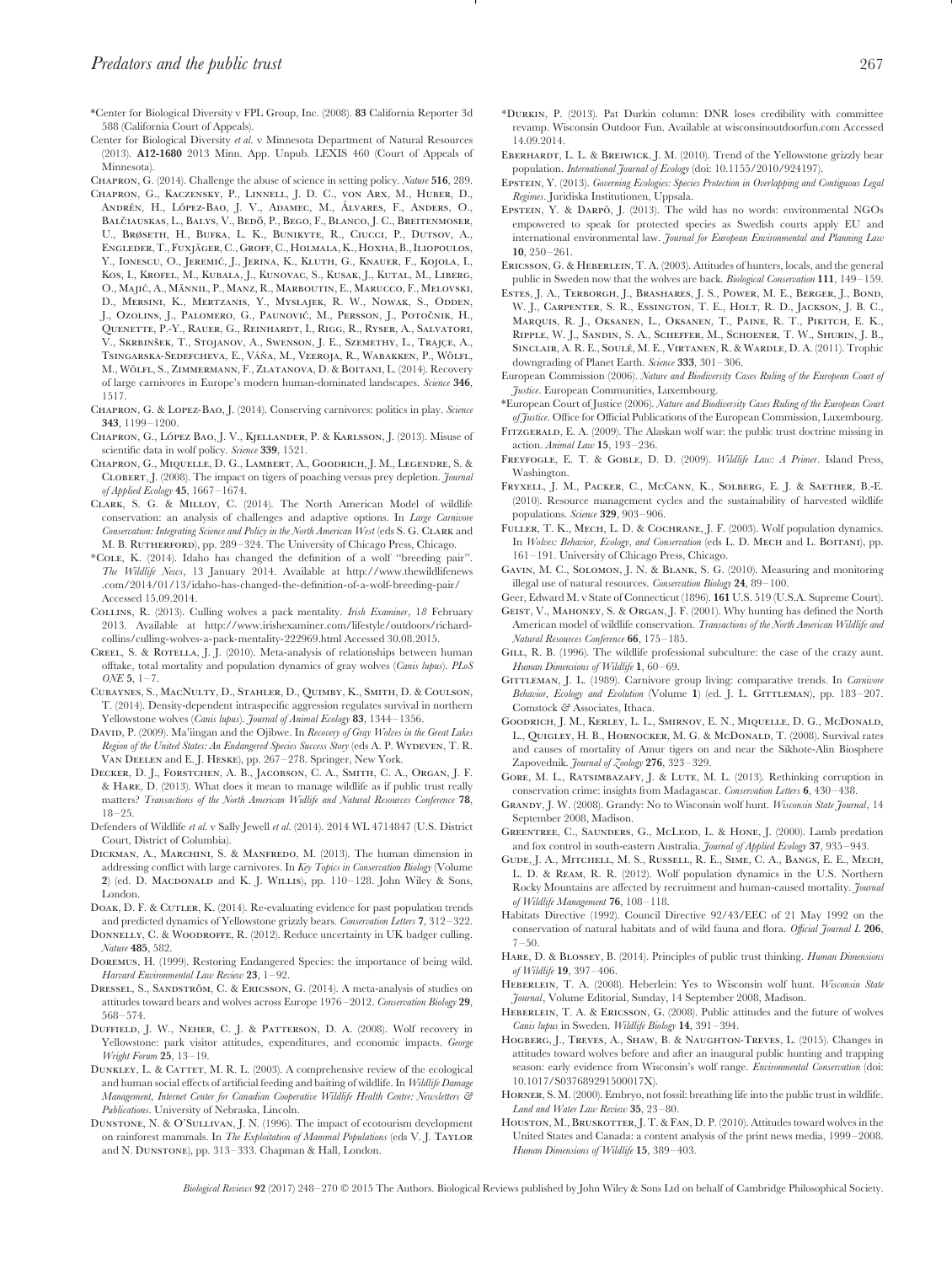- \*Hughes v Oklahoma (1979). **441** U.S. 322 (U.S.A. Supreme Court).
- Humane Society of the U.S. (HSUS) *et al.* v Jewell *et al.* (2014). **1:13**-cv-00186-BAH Document 52. (U.S. District Court, District of Columbia).
- \*Idaho Department of Fish and Game and Nez Perce Tribe (2013). 2012 Idaho wolf monitoring progress report. Idaho Department of Fish and Game and Nez Perce Tribe Wolf Recovery Project, Boise and Lapwai.
- Illinois Central Railroad Company v State of Illinois (1892). **146** U.S. 387 (U.S.A. Supreme Court).
- Kahler, J. S., Roloff, G. J. & Gore, M. L. (2013). Poaching risks in community-based natural resource management. *Conservation Biology* **27**, 177–186.
- KARLSSON, J., ERIKSSON, M. & LIBERG, O. (2007). At what distance do wolves move away from an approaching human? *Canadian Journal of Zoology* **85**, 1193–1197.
- KARLSSON, K. & SJÖSTRÖM, M. (2007). Human attitudes towards wolves, a matter of distance. *Biological Conservation* **137**, 610–616.
- KELLERT, S. R. (1985). Public perceptions of predators, particularly the wolf and coyote. *Biological Conservation* **31**, 167–189.
- Kinzig, A. P., Ehrlich, P. R., Alston, L. J., Arrow, K., Barrett, S., Buchman, T. G., Daily, G. C., Levin, B., Levin, S., Oppenheimer, M., Ostrom, E. & SAARI, D. (2013). Social norms and global environmental challenges: the complex interaction of behaviors, values, and policy. *Bioscience* **63**, 164–175.
- Kittle, A. M., Anderson, M., Avgar, T., Baker, J. A., Brown, G. S., Hagens, J., Iwachewski, E., Moffatt, S., Mosser, A., Patterson, B. R., Reid, D. E. B., RODGERS, A. R., SHUTER, J., STREET, G. M., THOMPSON, I. D., VANDER VENNEN, L. M. & Fryxell, J. M. (2015). Wolves adapt territory size, not pack size to local habitat quality. *Journal of Animal Ecology* **84**, 1177–1186.
- Klass, A. B. (2006). Modern public trust principles: recognizing rights and integrating standards. *Notre Dame Law Review* **82**, 699–739.
- \*Knight v United States Land Association (1891). **142** U.S. 161 (U.S.A. Supreme Court).
- Knight, J. (2000). *Natural Enemies: People-Wildlife Conflicts in Anthropological Perspective*. Routledge, London.
- Knowlton, F. F., Gese, E. M. & Jaeger, M. M. (1999). Coyote depredation control: an interface between biology and management. *Journal of Range Management* **52**, 398–412.
- Krofel, M., Cerne, R. & Jerina, K. (2011). Effectiveness of wolf (*Canis lupus*) culling as a measure to reduce livestock depredations. *Zbornik Gozdarstva in Lesarstva* **95**, 11–22.
- \*Kuglin, T. (2014). FWP looks to new technique to document wolf population size. *Missoulian*, 19 June 2014. Available at http://missoulian.com/news/state-andregional/fwp-looks-to-new-technique-to-d[ocum](http://missoulian.com/news/state-and-regional/fwp-looks-to-new-technique-to-document-wolf-population-size/article&uscore;599b1372-f7c1-11e3-9e06-0019bb2963f4.html)ent-wolf-population-size/article\_ 599b1372-f7c1-11e3-9e06-0019bb2963f4.html Accessed 14.09.2014.
- LaRue, M. A., Nielsen, C. K., Dowling, M., Miller, K., Wilson, B., Shaw, H. & Anderson, C. R. Jr. (2012). Cougars are recolonizing the Midwest: analysis of cougar confirmations during 1990–2008. *Journal of Wildlife Management* **76**, 1364–1369.
- Lasswell, H. D. & McDougal, M. S. (1992). *Jurisprudence for a Free Society: Studies in Law, Science and Policy*. Martinus Nijhoff/Kluwer Academic Publishers, Hingham.
- Lazarus, R. J. (1986). Changing conceptions of property and sovereignty in natural resources: questioning the public trust doctrine. *Iowa Law Review* **71**, 631–716.
- Lewis, M. S., Pauley, G., Kujala, Q., Gude, J. A., King, Z. & Skogen, K. (2012). *Selected Results from Four Separate Surveys of Resident Montanans Regarding Montana's Wolf Hunt*. HD Unit Research Summary No. 34, p. 8. Montana Fish Wildlife and Parks.
- Liberg, O., Chapron, G., Wabakken, P., Pedersen, H. C., Hobbs, N. T. & SAND, H. K. (2012). Shoot, shovel and shut up: cryptic poaching slows restoration of a large carnivore in Europe. *Proceedings of the Royal Society of London Series B* **270**, 91–98.
- LINNELL J., SALVATORI, V. & BOITANI, L. (2008). Guidelines for population level management plans for large carnivores in Europe. A Large Carnivore Initiative for Europe, report prepared for the European Commission (Contract 070501/2005/424162/MAR/B2).
- Logan, K. A. & Sweanor, L. L. (2001). *Desert Puma: Evolutionary Ecology and Conservation of an Enduring Carnivore*. Island Press, Washington.
- López-Bao, J. V., Blanco, J. C., Rodríguez, A., Godinho, R., Sazatornil, V., ALVARES, F., GARCIA, E. J., LLANEZA, L., RICO, M., CORTÉS, Y., PALACIOS, V. & Chapron, G. (2015). Toothless wildlife protection laws. *Biodiversity and Conservation* **24**, 2105–2108.
- Loveridge, A. J., Searle, A. W., Murindagomo, F. & MacDonald, D. W. (2007). The impact of sport-hunting on the population dynamics of an African lion population in a protected area. *Biological Conservation* **134**, 548–558.
- \*Lueders, B. (2013). Is state too open to hunting with dogs? *WisconsinWatch.org*, 14 October 2013, Center for Investigative Journalism.
- LUTE, M. L. & GORE, M. L. (2014). Stewardship as a path to cooperation? Exploring therole of identity in intergroup conflict among Michigan wolf stakeholders. *Human Dimensions of Wildlife* **19**, 267–279.
- \*Macfarland, D. M. & Wiedenhoeft, J. E. (2013). *Wisconsin Gray Wolf Post-Delisting Monitoring 27 January 2012 through 14 April 2013*. Wisconsin Department of Natural Resources, Madison.
- Majic, A. & Bath, A. (2010). Changes in attitudes toward wolves in Croatia. *Biological Conservation* **143**, 255–260.
- MALE, T. & LI, Y. (2010). Comments on 90-day finding on petitions to delist the gray wolf in Minnesota, Wisconsin, Michigan, and the Western Great Lakes, 75 Fed. Reg. 54561. Defenders of Wildlife, Washington.
- MARCHINI, S. & MACDONALD, D. W. (2012). Predicting ranchers' intention to kill jaguars: case studies in Amazonia and Pantanal. *Biological Conservation* **147**, 213–221. \*Marks v Whitney (1971). **6** Cal. 3d 251 (Supreme Court of California).
- Martin v Lessee of Waddell (1842). **41** U.S. 367 (U.S.A. Supreme Court).
- McComb, K., Packer, C. & Pusey, A. E. (1994). Roaring and numerical assessment in contests between groups of female lions, *Panthera leo*. *Animal Behaviour* **47**, 379–387.
- McManus, J., Dickman, A., Gaynor, D., Smuts, B. & Macdonald, D. (2015). Dead or alive? Comparing costs and benefits of lethal and non-lethal human-wildlife conflict mitigation on livestock farms. *Oryx* **49**, 687–695.
- Mech, L. D. (1995). The challenge and opportunity of recovering wolf populations. *Conservation Biology* **9**, 270–278.
- Mech, L. D. (2013). The challenge of wolf recovery: an ongoing dilemma for state managers. *Wildlife Society News*, 22 March 2013, pp. 1–5.
- Michanek, G. (2012). Strictly protected european wolf meets swedish hunter with licence to kill. In *Pro Natura – Festskrift till Hans Christian Bugge* (eds I. L. Backer, O. K. FAUCHALD and C. VOIGT), pp. 323-345. Universitatsforlaget, Oslo.
- Mincher, B. J. (2002). Harvest as a component of Greater Yellowstone Ecosystem grizzly bear management. *Wildlife Society Bulletin* **30**, 1287–1292.
- MITCHELL, B. R., JAEGER, M. M. & BARRETT, R. H. (2004). Covote depredation management: current methods and research needs. *Wildlife Society Bulletin* **32**, 1209–1218.
- Mladenoff, D. J., Clayton, M. K., Pratt, S. D., Sickley, T. A. & Wydeven, A. P. (2009). Change in occupied wolf habitat in the Northern Great Lakes Region. In *Recovery of Gray Wolves in the Great Lakes Region of the United States: an Endangered Species Success Story* (eds A. P. Wydeven, T. R. Van Deelen and E. J. Heske), pp. 119–138. Springer, New York.
- \*Mountain States Legal Foundation *et al.* v Hodel *et al.* (1986). **799** F. 2d 1423 (U.S.A. 10th Circuit).
- NAM Technical Review, Batcheller, G. R., Bambery, M. C., Bies, L., Decker, T., Dyke, S., Guynn, D., McEnroe, M., O'Brien, M., Organ, J. F., Riley, S. J. & Roehm, G. (2010). *The Public Trust Doctrine: Implications for Wildlife Management and Conservation in the United States and Canada*. Technical Review 10–01. The Wildlife Society, the Association of Fish and Wildlife Agencies, the Western Association of Fish and Wildlife Agencies, and the Wildlife Management Institute, Bethesda.
- National Audubon Society v Superior Court (1983). **33** Cal.3d 419; **189** Cal.Rptr. 346; **658** P.2d 709 (Supreme Court of California).
- Naughton-Treves, L., Grossberg, R. & Treves, A. (2003). Paying for tolerance: the impact of livestock depredation and compensation payments on rural citizens' attitudes toward wolves. *Conservation Biology* **17**, 1500–1511.
- NCEAS (2014). *Review of Proposed Rule Regarding Status of the Wolf Under the Endangered Species Act*. National Center for Ecological Analysis and Synthesis, Santa Barbara, CA. Available at [http://www.fws.gov/science/pdf/Peer-Review-Report-of-Proposed](http://www.fws.gov/science/pdf/Peer-Review-Report-of-Proposed-rule-regarding-wolves.pdf)[rule-regarding-wolves.pdf](http://www.fws.gov/science/pdf/Peer-Review-Report-of-Proposed-rule-regarding-wolves.pdf) Accessed 30.08.2015.
- Norris, S. (2004). Only 30: a portrait of the Endangered Species Act as a young law. *Bioscience* **54**, 288–294.
- Obama, B. (2011). Presidential documents: improving regulation and regulatory review. *Federal Register* **76**, 3821–3823.
- OLSON, E. R., J. L. STENGLEIN, V. SHELLEY, A. R. RISSMAN, C. BROWNE-NUÑEZ, Z. Voyles, Wydeven, A. P. & Deelen, T. V. (2014). Pendulum swings in wolf management led to conflict, illegal kills, and a legislated wolf hunt. *Conservation Letters* (doi: 10.1111/conl.12141).
- Olson, E. R., Treves, A., Wydeven, A. P. & Ventura, S. (2015). Landscape predictors of wolf attacks on bear-hunting dogs in Wisconsin, USA. *Wildlife Research* **41**, 584–597.
- ORDIZ, A., BISCHOF, R. & SWENSON, J. E. (2013). Saving large carnivores, but losing the apex predator? *Biological Conservation* **168**, 128–133.
- Oregon Natural Resources Council v Daley (1998). **6** F. Supp. 2d 1139. (U.S.A. District Court, Oregon).
- Organ, J. F., Decker, D. J., Stevens, S. S., Lama, T. M. & Doyle-Capitman, C. (2014). Public trust principles and trust administration functions in the North American model of wildlife conservation: contributions of human dimensions research. *Human Dimensions of Wildlife* **19**, 407–416.
- Oro, D. (2013). Grand challenges in population dynamics. *Front. Ecol. Evol.* **1**, 2 (doi: 10.3389/fevo.2013.00002).
- Oxford English Dictionary (2013). *The Oxford English Dictionary*. Oxford University Press, Oxford. Available at<http://www.oed.com> Accessed 29.08.2015.
- Packer, C., Brink, H., Kissui, B. M., Maliti, H., Kushnir, H. & Caro, T. M. (2010). Effects of trophy hunting on lion and leopard populations in Tanzania. *Conservation Biology* **25**, 142–153.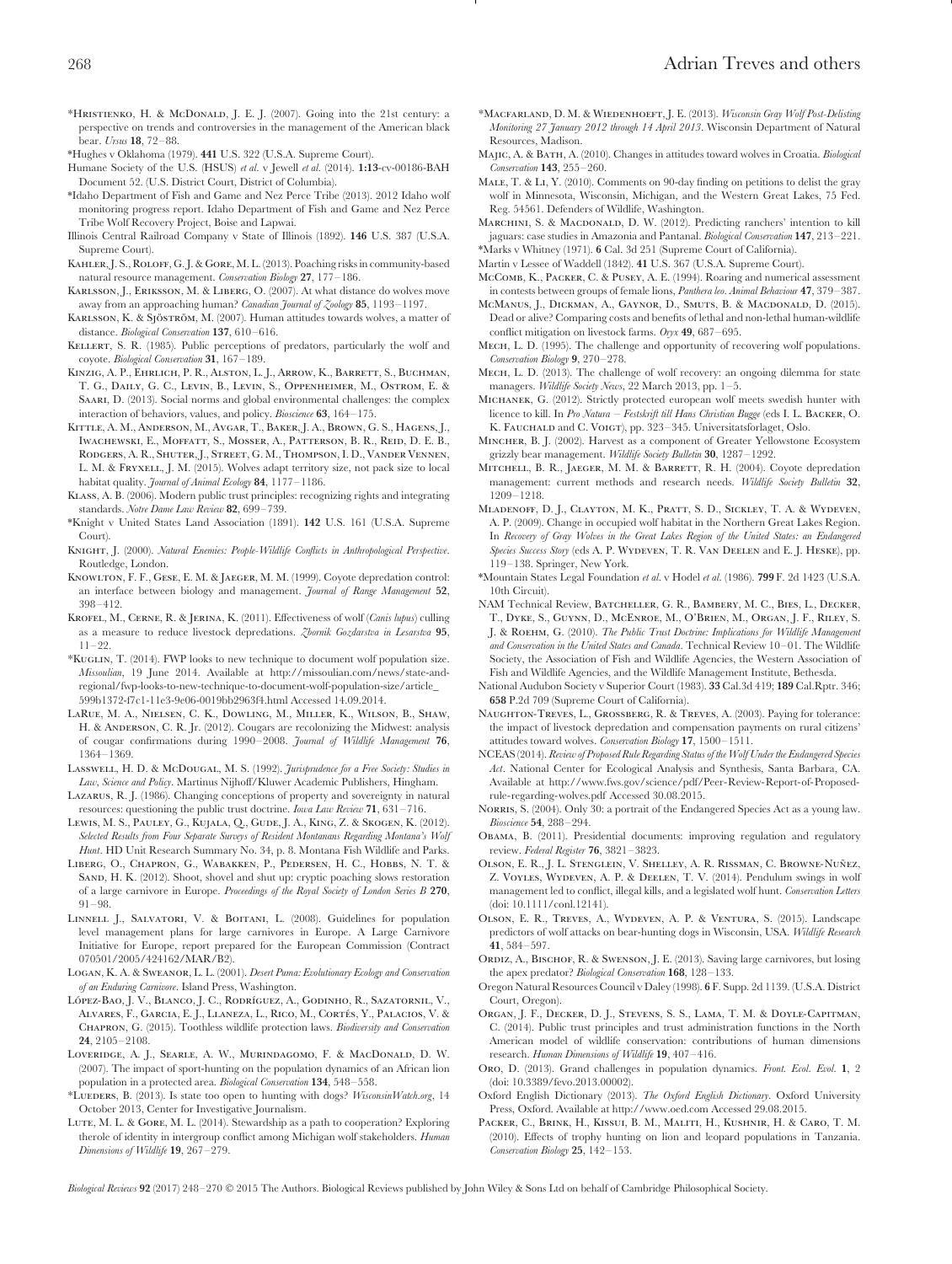- PACKER, C., HERBST, L., PUSEY, A. E., BYGOTT, J. D., HANBY, J. P., CAIRNS, S. J. & Mulder, M. B. (1988). Reproductive success in lions (*Panthera leo*). In *Reproductive Success: Studies of Individual Variation in Contrasting Breeding Systems* (ed. T. CLUTTON-BROCK), pp. 363-383. University of Chicago Press, Chicago.
- PALOMARES, F. & CARO, T. M. (1989). Interspecific killing among mammalian carnivores. *The American Naturalist* **153**, 492–508.
- Parsons, D. (1998). Recovery of the Mexican wolf in the southwestern United States. In Proceedings of the Defenders of Wildlife Restoring the Wolf Conference (ed. N. FASCIONE), pp. 29–36. Defenders of Wildlife, Washington.
- PEEBLES, K., WIELGUS, R. B., MALETZKE, B. T. & SWANSON, M. E. (2013). Effects of remedial sport hunting on cougar complaints and livestock depredations. *PLoS ONE* **8**, e79713.
- PEREIRA, H. M., NAVARRO, L. M. & MARTINS, I. S. (2012). Global biodiversity change: the bad, the good, and the unknown. *Annual Review of Environment and Resources* **37**, 25–50.
- PERGAMS, O. R. W. & ZARADIC, P. A. (2008). Evidence for a fundamental and pervasive shift away from nature-based recreation. *Proceedings of the National Academy of Sciences of the United States of America* **105**, 2295–2300.
- PERSSON, J., ERICSSON, G. & SEGERSTROM, P. (2009). Human caused mortality in the endangered Scandinavian wolverine population. *Biological Conservation* **142**, 325–331.
- PERSSON, J., RAUSET, G. R. & CHAPRON, G. (2015). Paying for an endangered predator leads to population recovery. *Conservation Letters* (doi: 10.1111/conl.12171).
- Plater, Z. J. B. (2004). Endangered Species Act lessons over 30 years, and the legacy of the snail darter, a small fish in a pork barrel. *Environmental Law* **34**, 289–308.
- PPL Montana LLC v Montana (2012). **565** U.S. 1 (U.S.A. Supreme Court, Certoriah to the Supreme Court of Montana No. 10–218).
- PRUKOP, J. & REGAN, R. J. (2005). In my opinion: the value of the North American model of wildlife conservation—an International Association of Fish and Wildlife Agencies position. *Wildlife Society Bulletin* **33**, 374–377.
- REDMOND, P. (2009). The public trust in wildlife: two steps forward, two steps back. *Natural Resources Journal* **49**, 249–304.
- Refsnider, R. (2009). The role of the Endangered Species Act in Midwest wolf recovery. In *Recovery of Gray Wolves in the Great Lakes Region of the United States:* An Endangered Species Success Story (eds A. P. WYDEVEN, T. R. VAN DEELEN and E. J. Heske), pp. 311–330. Springer, New York.
- REITER, D. K., BRUNSON, M. W. & SCHMIDT, R. H. (1999). Public attitudes toward wildlife damage management and policy. *Wildlife Society Bulletin* **27**, 746–758.
- Riley, S. J., Nesslage, G. M. & Maurer, B. A. (2004). Dynamics of early wolf and cougar eradication efforts in Montana: implications for conservation. *Biological Conservation* **119**, 575–579.
- Ripple, W. J., Estes, J. A., Beschta, R. L., Wilmers, C. C., Ritchie, E. G., Hebblewhite, M., Berger, J., Elmhagen, B., Letnic, M., Nelson, M. P., SCHMITZ, O. J., SMITH, D. W., WALLACH, A. D. & WIRSING, A. J. (2014). Status and ecological effects of the world's largest carnivores. *Science* **343**(6167) (doi: 10.1126/science.1241484).
- Robinson, M. (2005). *Predatory Bureaucracy*. University of Colorado Press, Boulder.
- \*Robinson Township, Washington County, *et al.* v Commonwealth of Pennsylvania,
- *et al.* (2013). **83** A.3d 901 (The Commonwealth Court of Pennsylvania). Roosevelt, T. D. (1916). *A Book-Lover's Holidays in the Open*. Charles Scribner's Sons, New York.
- \*Rowen, J. (2013). Even insiders did not know who wrote the WI wolf hunt bill. *Purple Wisconsin*, *Milwaukee Journal Sentinel*, 10 October 2013. Available at [http://](http://www.jsonline.com/blogs/purple-wisconsin/227310251.html) [www.jsonline.com/blogs/purple-wisconsin/227310251.html](http://www.jsonline.com/blogs/purple-wisconsin/227310251.html) Accessed 30.08.2015.
- \*Rowen, J. (2014). Official language, policies sanitize WI wolf hunt. *The Political Environment*, 29 April 2014. Available at [http://thepoliticalenvironment.blogspot](http://thepoliticalenvironment.blogspot.se/2014/04/official-language-policies-sanitize-wi.html) [.se/2014/04/official-language-policies-sanitize-wi.html](http://thepoliticalenvironment.blogspot.se/2014/04/official-language-policies-sanitize-wi.html) Accessed 30.06.2015.
- RUTBERG, A. T. (2001). Why state agencies should not advocate hunting or trapping. *Human Dimensions of Wildlife* **6**, 33–37.
- Sacks, B. N., Blejwas, K. M. & Jaeger, M. M. (1999). Relative vulnerability of coyotes to removal methods on a northern California ranch. *Journal of Wildlife Management* **63**, 939–949.
- SAGARIN, R. D. & TURNIPSEED, M. (2012). The public trust doctrine: where ecology meets natural resources management. *Annual Review of Environment and Resources* **37**, 473–496.
- SAND, P. H. (2004). Sovereignty bounded: public trusteeship for common pool resources? *Global Environmental Politics* **4**, 47–71.
- SANDERS, J. D. (2013). Wolves, lone and pack: Ojibwe treaty rights and the Wisconsin wolf hunt. *Wisconsin Law Review* **2013**, 1263–1294.
- Sax, J. L. (1970). The public trust doctrine in natural resource law: effective judicial intervention. *Michigan Law Review* **68**, 471–566.
- Sax, J. L. (1971). *Defending the Environment: A Strategy for Citizen Action*. Knopf, New York.
- Sax, J. L. (1980–1981). Liberating the public trust doctrine from its historical shackles. *UC Davis Law Review* **14**, 185–194.
- Scanlan, M. K. (2000). The evolution of the public trust doctrine and the degradation of trust resources: courts, trustees and political power in Wisconsin. *Ecology Law Quarterly* **27**, 135–201.
- SCHANNING, K. (2009). Human dimensions: public opinion research concerning wolves in the Great Lakes states of Michigan, Minnesota, and Wisconsin. In *Recovery of Gray Wolves in the Great Lakes Region of the United States: An Endangered Species Success Story* (eds A. P. WYDEVEN, T. R. VAN DEELEN and E. J. HASKE), pp. 251–266. Springer, New York.
- SCOTT, A. (1999). Trust law, sustainability, and responsible action. *Ecological Economics* **31**, 139–154.
- SHARMAA, K., WRIGHT, B., JOSEPH, T. & DESAI, N. (2014). Tiger poaching and trafficking in India: estimating rates of occurrence and detection over four decades. *Biological Conservation* **179**, 33–39.
- SHELLEY, V. S., TREVES, A. & NAUGHTON-TREVES, L. (2011). Attitudes to wolves and wolf policy among Ojibwe Tribal members and non-tribal residents of Wisconsin's wolf range. *Human Dimensions of Wildlife* **16**, 397–413.
- Slagle, K., Zajac, R., Bruskotter, J., Wilson, R. & Prange, S. (2013). Building tolerance for bears: a communications experiment. *The Journal of Wildlife Management* **77**, 863–869.
- SMITH, C. A. (2011). The role of state wildlife professionals under the public trust doctrine. *Journal of Wildlife Management* **75**, 1539–1543.
- Smith, D. W., Bangs, E. E., Oakleaf, J. K., Mack, C., Fontaine, J., Boyd, D., Jimenez, M., Pletscher, D. H., Niemeyer, C. C., Meier, T. J., Stahler, D. R., Holyan, J., Asher, V. J. & Murray, D. L. (2010). Survival of colonizing wolves in the Northern Rocky Mountains of the United States, 1982–2004. *Journal of Wildlife Management* **74**, 620–634.
- SMITH, D. W., PETERSON, R. O. & HOUSTON, D. B. (2003). Yellowstone after wolves. *Bioscience* **53**, 330–340.
- \*State v Herwig (1962). **17** Wis.2d 442. (Supreme Court of Wisconsin).
- \*State v Lipinske (1933). **249** N.W. 289. (Supreme Court of Wisconsin).
- \*Stepp, C. (2013). DNR's Cathy Stepp: wolf management is an art as well as a science. *The Cap Times*, 15 October 2013. Available at [http://dnr.wi.gov/news/releases/](http://dnr.wi.gov/news/releases/article/?id=2978) [article/?id=2978](http://dnr.wi.gov/news/releases/article/?id=2978) Accessed 30.08.2015.
- St. John, F. A. V., Keane, A. M., Edwards-Jones, G., Jones, L., Yarnell, R. W. & Jones, J. P. (2012). Identifying indicators of illegal behavior: carnivore killing in human-managed landscapes. *Proceedings of the Royal Society B: Biological Sciences* **279**, 804–812.
- Swenson, J. E., Sandegren, F., Soderberg, A., Bjarvall, A., Franzen, R. & Wabakken, P. (1997). Infanticide caused by hunting of male bears. *Nature* **386**, 450–451.
- SWITALSKI, T. A. (2003). Coyote foraging ecology and vigilance in response to gray wolf reintroduction in Yellowstone National Park. *Canadian Journal of Zoology* **81**, 985–993.
- The Economist (2015). Environmental regulations may not cost as much as governments and businesses fear. *The Economist*, 3 January 2015.
- The New York Times Editorial Board (2015). G.O.P. assault on environmental laws. *The New Yorlk Times*, 8 June 2015.
- THEUERKAUF, J. (2009). What drives wolves: fear or hunger? Humans, diet, climate and wolf activity patterns. *Ethology* **115**, 649–657.
- THEUERKAUF, J., JEDRZEJEWSKI, W., SCHMIDT, K. & GULA, R. (2003). Spatiotemporal segregation of wolves from humans in the Białowieża Forest (Poland). *The Journal of Wildlife Management* **67**, 706–716.
- Thiel, R. P. (1993). *The Timber Wolf in Wisconsin: The Death and Life of a Majestic Predator*. University of Wisconsin Press, Madison.
- Thompson, B. H. Jr. (1997). The Endangered Species Act: a case study in takings & incentives. *Stanford Law Review* **49**, 305–380.
- \*Treves, A. (2008). Beyond recovery: Wisconsin's wolf policy 1980–2008. *Human Dimensions of Wildlife* **13**, 329–338.
- Treves, A. (2009). Hunting to conserve large carnivores. *Journal of Applied Ecology* **46**, 1350–1356.
- Treves, A., Bergstrom, B. J., Parsons, D., Paquet, P. C. & Thiel, R. P. (2014). Letter to the USFWS describing concerns about use of the best available science in the State of Wisconsin's post-delisting monitoring report on gray wolves. Available at<http://faculty.nelson.wisc.edu/treves/> Accessed 30.09.2015.
- Treves, A. & Brandon, K. (2005). Tourist impacts on the behavior of black howling monkeys (*Alouatta pigra*) at Lamanai, Belize. In *Commensalism and Conflict: The Primate-Human Interface* (ed. J. D. Paterson), pp. 146–167. University of Oklahoma, Oklahoma City.
- Treves, A. & Bruskotter, J. (2011). Gray wolf conservation at a crossroads. *Bioscience* **61**, 584–585.
- TREVES, A. & BRUSKOTTER, J. T. (2014). Tolerance for predatory wildlife. *Science* 344, 476–477.
- Treves, A. & Martin, K. A. (2011). Hunters as stewards of wolves in Wisconsin and the Northern Rocky Mountains, USA. *Society and Natural Resources* **24**, 984–994.
- Treves, A., Martin, K. A., Wiedenhoeft, J. E. & Wydeven, A. P. (2009*a*). Dispersal of gray wolves in the Great Lakes Region. In *Recovery of Gray Wolves in the Great Lakes Region of the United States: An Endangered Species Success Story* (eds A. P. Wydeven, T. R. Van Deelen and E. J. Heske), pp. 191–204. Springer, New York.
- Treves, A., Wallace, R. B. & White, S. (2009*b*). Participatory planning of interventions to mitigate human-wildlife conflicts. *Conservation Biology* **23**, 1577–1587.